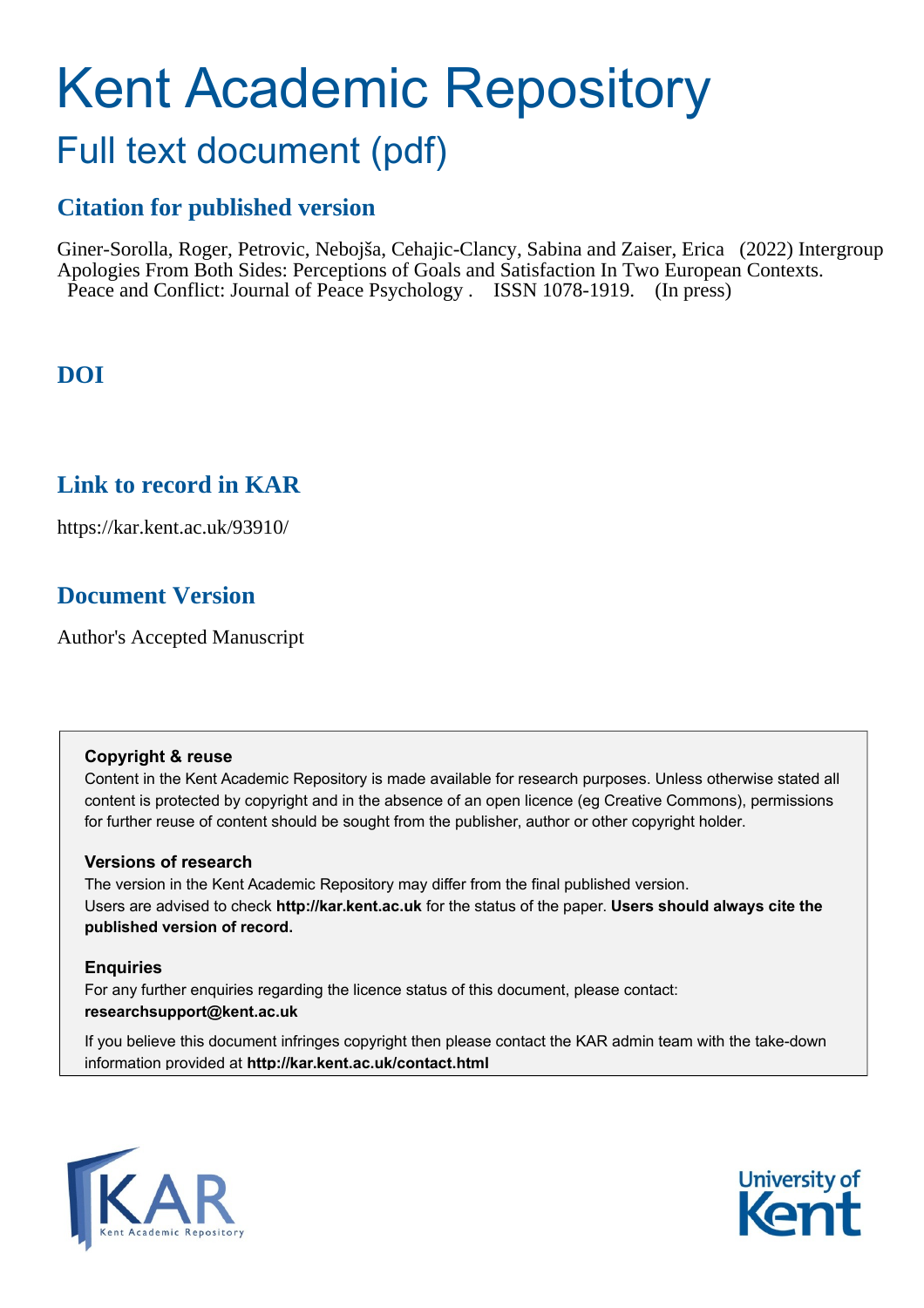## Intergroup Apologies From Both Sides: Perceptions of Goals and Satisfaction In Two European

Contexts

Roger Giner-Sorolla, University of Kent

Nebojša Petrovic, University of Belgrade

Sabina Čehajić-Clancy, Stockholm University

Erica Zaiser, University of Kent

April 4, 2022

Final accepted version, Peace and Conflict

Word count (excluding references): 8735

Author Note: This research was critically enabled and facilitated by meetings sponsored by European Union COST action IS 1205, "Social psychological dynamics of historical representations in the enlarged European Union." The authors declare that there are no potential conflicts of interest with respect to the research, authorship, and/or publication of this article. Anonymised source data are available on request from the corresponding author.

Corresponding author: Roger Giner-Sorolla, University of Kent, School of Psychology, Canterbury, Kent, United Kingdom, CT27NP, United Kingdom, email: rsg@kent.ac.uk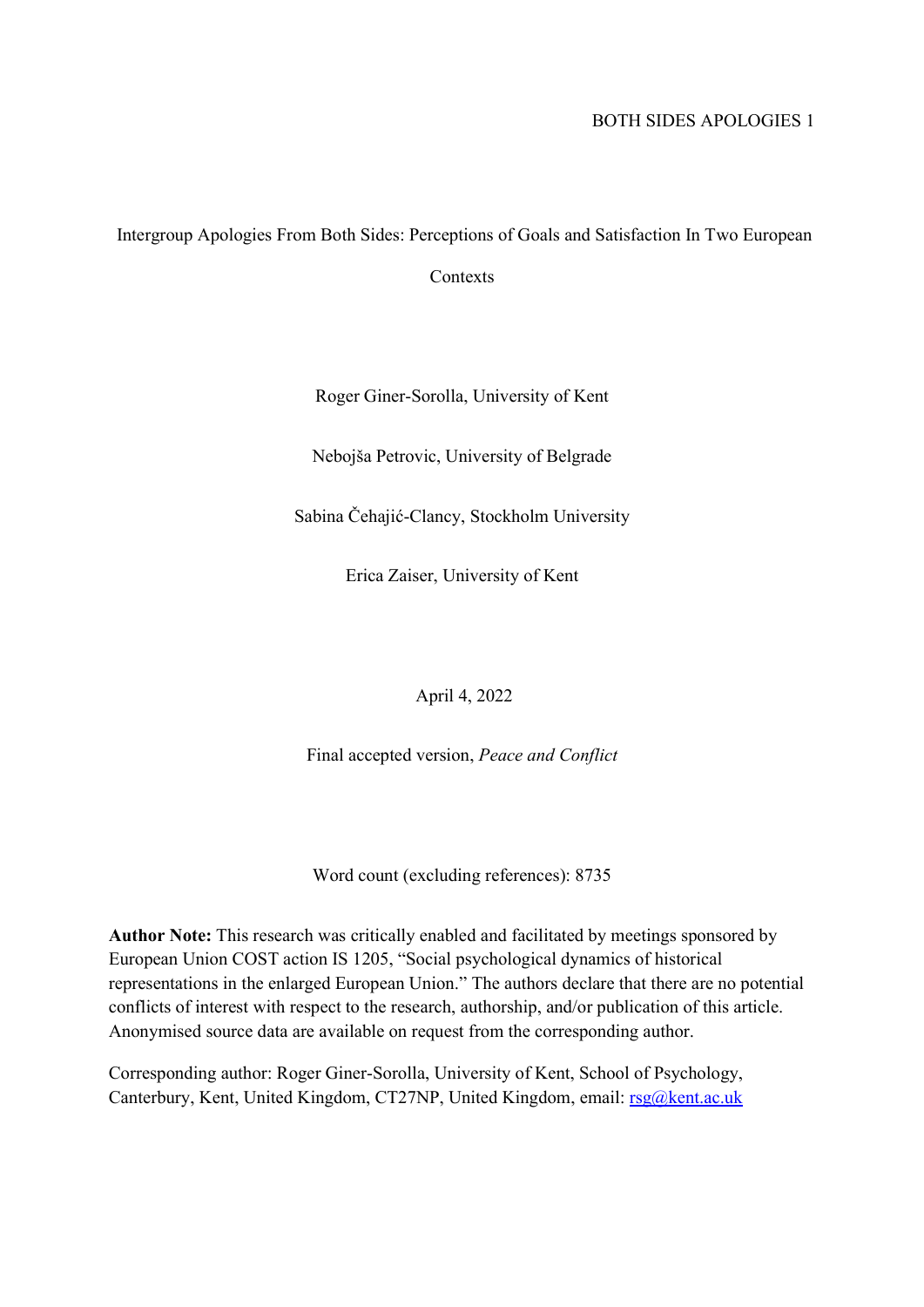#### Abstract

Direct comparisons of reactions on both sides of a collective political apology, within the same study, are rare in published research. We report two studies conducted contemporaneously with past apologies, that focused on satisfaction and group-relevant outcomes of the apology. Study 1 surveyed English (apologising group) and Irish Nationalist (recipient group) respondents  $(N = 99)$  about the British apology in 2010 for the Bloody Sunday massacre. Study 2 surveyed Bosniaks (recipient group), Serbians in Belgrade and Bosnian Serbs (apologising groups; total N  $= 184$ ) about a Serbian apology in 2013 for the Srebenica massacre. In Study 1, apologisers showed greater satisfaction than recipients, in line with their higher evaluations of the apology's goal fulfilment. But in Study 2, apologisers were less satisfied than recipients, even as they perceived higher empowerment of recipients and more shifting of obligation to them. In both settings, satisfaction was predicted across samples by perceptions of how well the apology met image improvement, obligation shifting, and recipient empowerment goals, with no significant moderation by group. These findings, as with other recent research, challenge the group differences implicit in the Needs-Based Model and suggest that the bases for satisfaction with conciliatory acts may not be as different as assumed between sides of a recent conflict.

Keywords: collective apologies; intergroup conflict; intergroup reconciliation; group image

Public Significance Statement: People on each side of two recent conflicts, in Northern Ireland and Bosnia-Herzegovina, read actual post-conflict public apologies, and rated their satisfaction. The Northern Ireland apology was preferred by the apologizing (English) side but the Bosnia apology was preferred by the recipient (Bosniaks). However, the same perceptions related to satisfaction in each conflict: the improvement of the apologizers' image, victim group empowerment, and the recipients' obligation to respond constructively.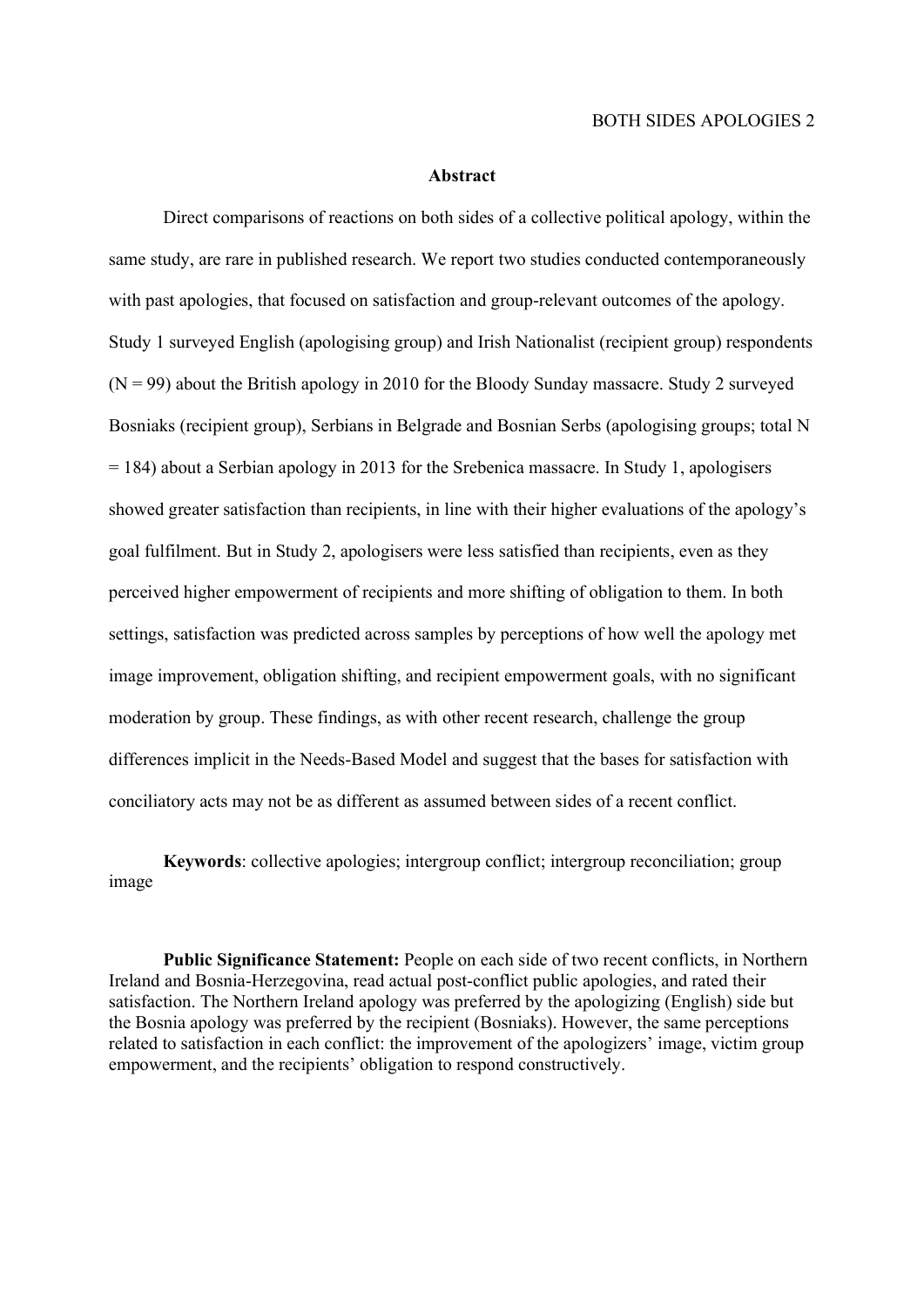## Intergroup Apologies From Both Sides: Perceptions of Goals and Satisfaction In Two European Contexts

Apologies between nations or other social groups, responding to recent or historic wrongs, have become a feature of politics over the past thirty years. From the head of the EU commission apologising to Italy for a tardy response to the Coronavirus crisis (BBC News, April 16, 2020), to White religious leaders at a 2020 Black Lives Matter protest in the US state of North Carolina washing the feet of Black clerics in contrition for racial inequalities (Reimann, 2020, June 14), official and personal acts of apology remain a relevant topic today. Expressing collective apology is recognized as a critical step in the process of reconciliation between peoples at opposite ends of a past injustice (e.g., Weyeneth, 2001; Nytagodien & Neal, 2004; Páez, 2010).

Still, apologies can be controversial. On one hand, nationalistic members of the apologising group can oppose them, feeling they give away too much (Karunaratne & Laham, 2019; Mifune et al., 2019). On the other hand, members and allies of the group receiving the apologies can object that these symbolic gestures do too little and distract from real compensation and change (Smith, 2013), or that they foreground the moral drama of the transgressor while keeping victims in a mute and inactive role (Bentley, 2018). Whether members of both parties in a conflict support or oppose apologies, and why, has great importance in evaluating their likely effects.

Social psychological research on collective apology reception has mostly focused on the reactions of the group receiving the apology (henceforth, "recipients"). By now, a substantial literature has shown many elements in the apology and the situation which determine recipients'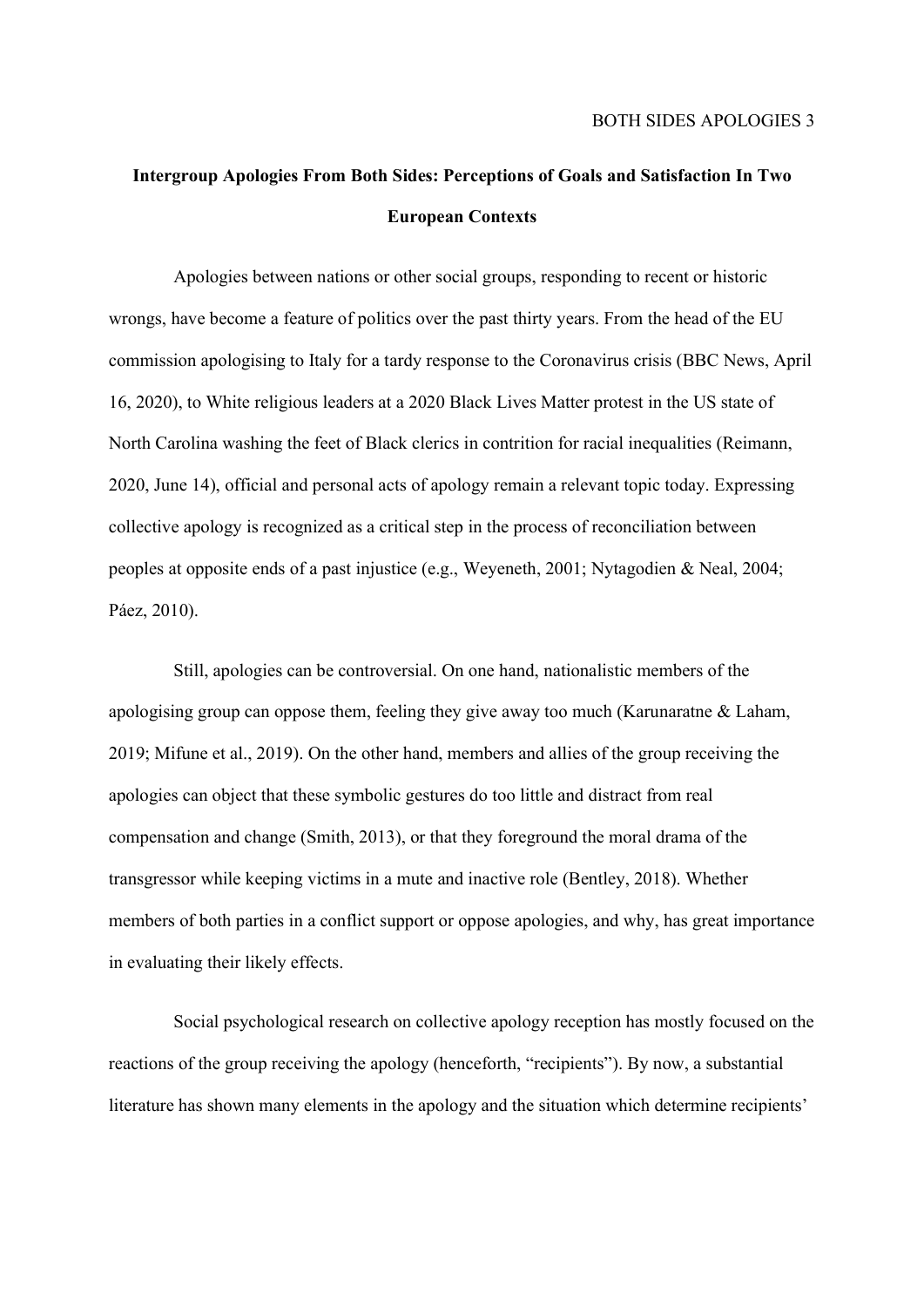responses (for reviews see Blatz & Ross, 2011; Wohl, Hornsey & Philpot, 2011). Apologies are generally more effective in achieving satisfaction than in achieving forgiveness (Hornsey & Wohl, 2013; Hornsey et al., 2019; Čehajić-Clancy & Brown, 2019).

We chose satisfaction rather than forgiveness as the main focus of this study for a number of reasons. Most importantly, in research such as ours that compares reactions of both the receiving and the apologizing group, forgiveness is only appropriate to measure as an outcome for recipients, not apologizers. We also chose satisfaction because it expresses the appropriateness of an apology's content regardless of the apology's goal. In the first place, several authors have questioned the necessity of forgiveness in reconciliation, arguing for the acceptability of steps that lead to cessation of conflict, without demanding that those harmed actively forgive (e.g., Chapman, 2007; Eisikovitz, 2012; Hamber, 2007). But also, going beyond the goal of reconciliation, apologies are sometimes given to prepare the way for justice, confront a collective amnesia, indicate a desire for a reset of relations, or to close off the issue (e.g., Amstutz, 2015; Auerbach, 2004; Nobles, 2008). None of these motives for apology necessarily entail forgiveness.

These alternative goals may also have special relevance for members of the group issuing the apology (henceforth, "apologisers"), about whom there is comparatively little research compared to recipients. Zaiser and Giner-Sorolla (2013) found that acceptance of actual and hypothetical own-nation apologies depended, both correlationally and experimentally, on whether they saw the apology as improving their group's image, but not on whether they saw either side as being empowered by it. Additionally, a third goal emerged: the perception of whether the apology would oblige the recipient group to accept it. Like image improvement, this obligation shifting goal predicted acceptance of the apology by the apologising group, but was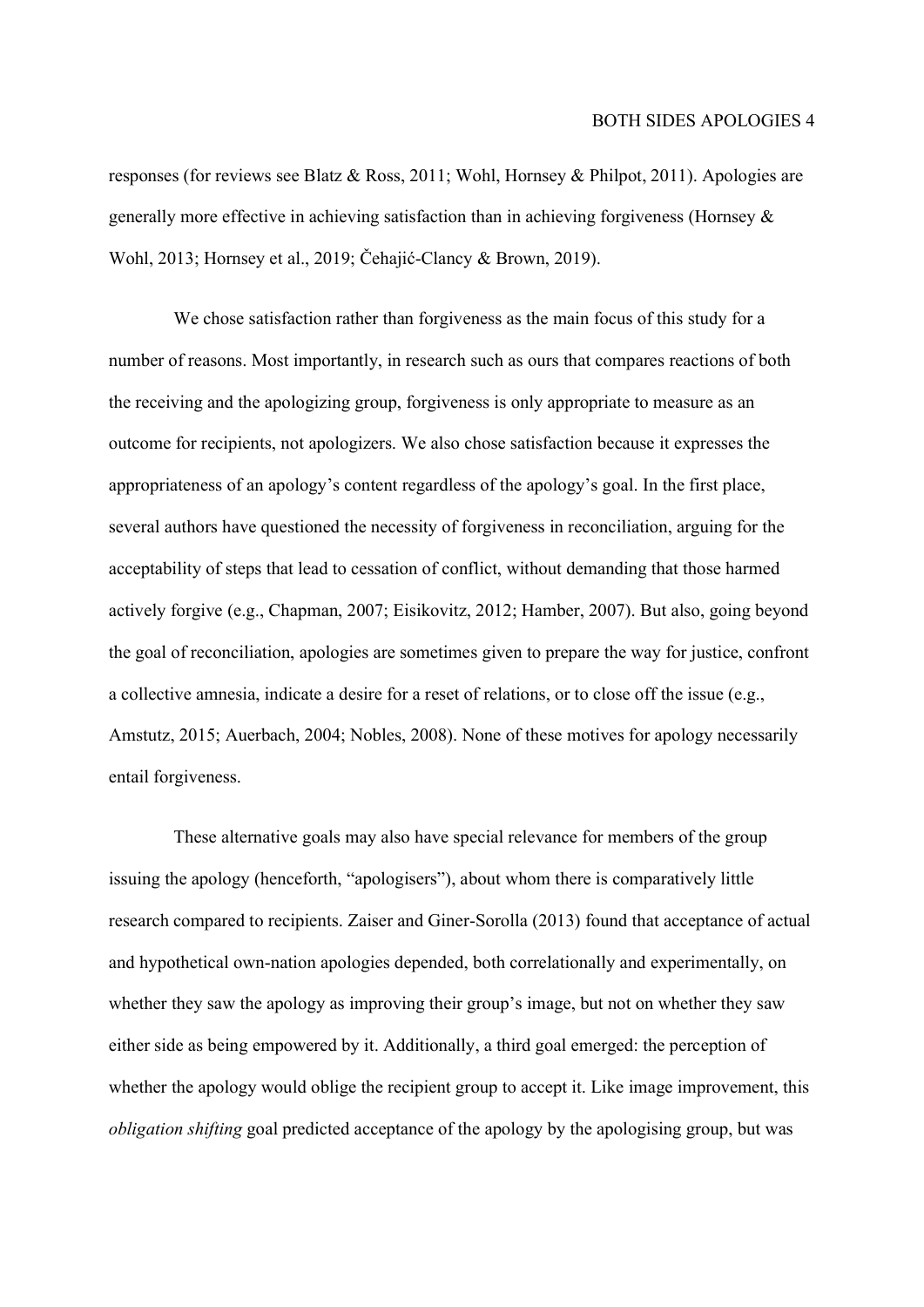related to negative views of the recipient group, and to support for breaking off rather than continuing relations with them ("closing" rather than "opening the door"; Nobles, 1988).

Some research, moreover, has looked at intergroup apologies simultaneously among members of both groups involved. Wohl et al. (2013) found that Chinese-Canadians and European Canadians differed in their evaluations of a proposed government apology for past discrimination. While both sides agreed that collective guilt was appropriate, Chinese-Canadians (the recipient group) saw the apology as more appropriate and sincere than European-Canadians (the apologising group) did. By contrast, Shnabel et al. (2015) found similar effects of stability of intergroup relations on perceived sincerity, both among members of the apologising group (Jewish Israelis) and the recipient group (Israeli Arabs). In another research program, Hornsey, Okimoto and Wenzel (2017) found that members of the victimized group showed greater support for a collective apology relative to transgressor-group members.

These studies do not consistently find that either members of the apologising group or the recipient group tend to be more satisfied with the apology. Some research shows that apologising-group members are unusually eager to accept their own apology (Barlow et al., 2015) or that recipient group members reject apologies as insincere (Shnabel et al., 2015). This suggests that apologiser-group members will be more positively disposed, while recipient-group members will be wary of the apology. On the other hand, the studies by Wohl et al (2013) and Hornsey et al. (2015) that put both group members side by side found that recipient-group members were more favourably inclined towards a (collective) apology, suggesting that apologising-group members are more wary of apologising. Whichever way the comparison goes, it is clear that these attitudes toward apologies depend on complex factors and specific contexts that may vary with the particular groups involved.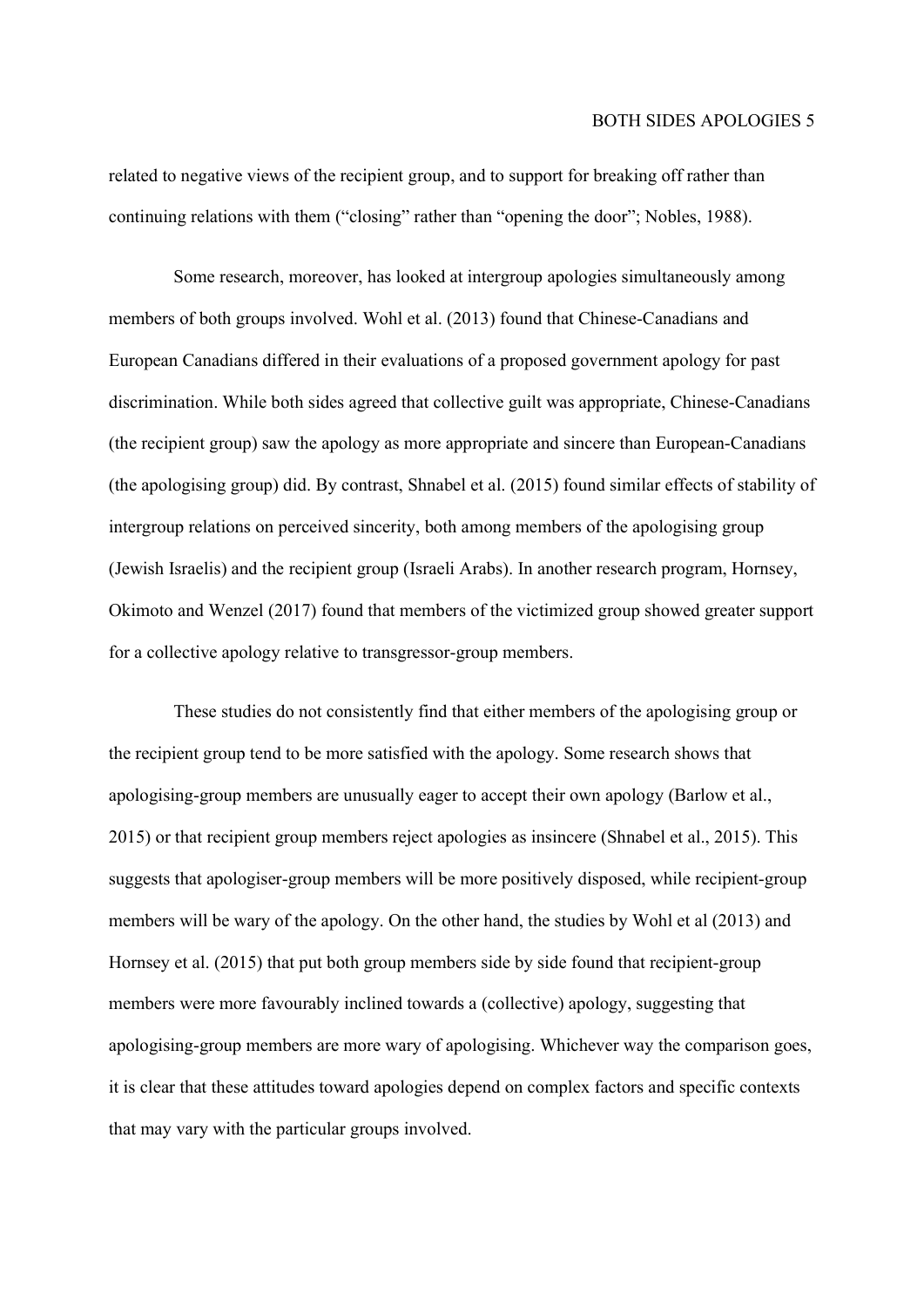We here present two studies on reactions to official apologies among people with group allegiances on either side of state-sponsored group-based violence that occurred within living memory. Unlike Hornsey et al. (2017) or Wohl et al. (2013), we had participants read actual, recent apologies offered by heads of government, rather than potential or hypothetical apologies. The main purpose of the studies was to compare the two groups, apologiser and recipient, in their satisfaction with the apology and in the evaluations of the apology's effects toward various goals that have been shown to predict satisfaction.

#### Satisfaction with the apology: Group-specific apology goal effects

Following the initial research question comparing satisfaction levels between apologising and recipient groups, for which the existing literature gives no clear indication toward a hypothesis, existing theories are more relevant to hypotheses about why satisfaction may vary. Specifically, in line with Zaiser & Giner-Sorolla (2013), we measured apology's perceived effect on the empowerment of both groups, its effect to improve the apologising group's image, and its effect to shift the weight of obligation to the recipient group.

Based on the findings of Zaiser and Giner-Sorolla (2013) and the needs-based model of Shnabel and Nadler (2008), apologies are judged according to how likely they are to affect group-specific goals in different ways: namely, improve the image of the apologising group, empower either group, or shift responsibility for improving intergroup relations from the apologising to recipient group. Although recipient-centred research has studied many factors affecting satisfaction after an apology, few studies have predicted satisfaction from people's expectations about the effects of the apology on the intergroup situation. Our interest in this set of variables is based on the possibility that apologiser and recipient groups can have critically different goals.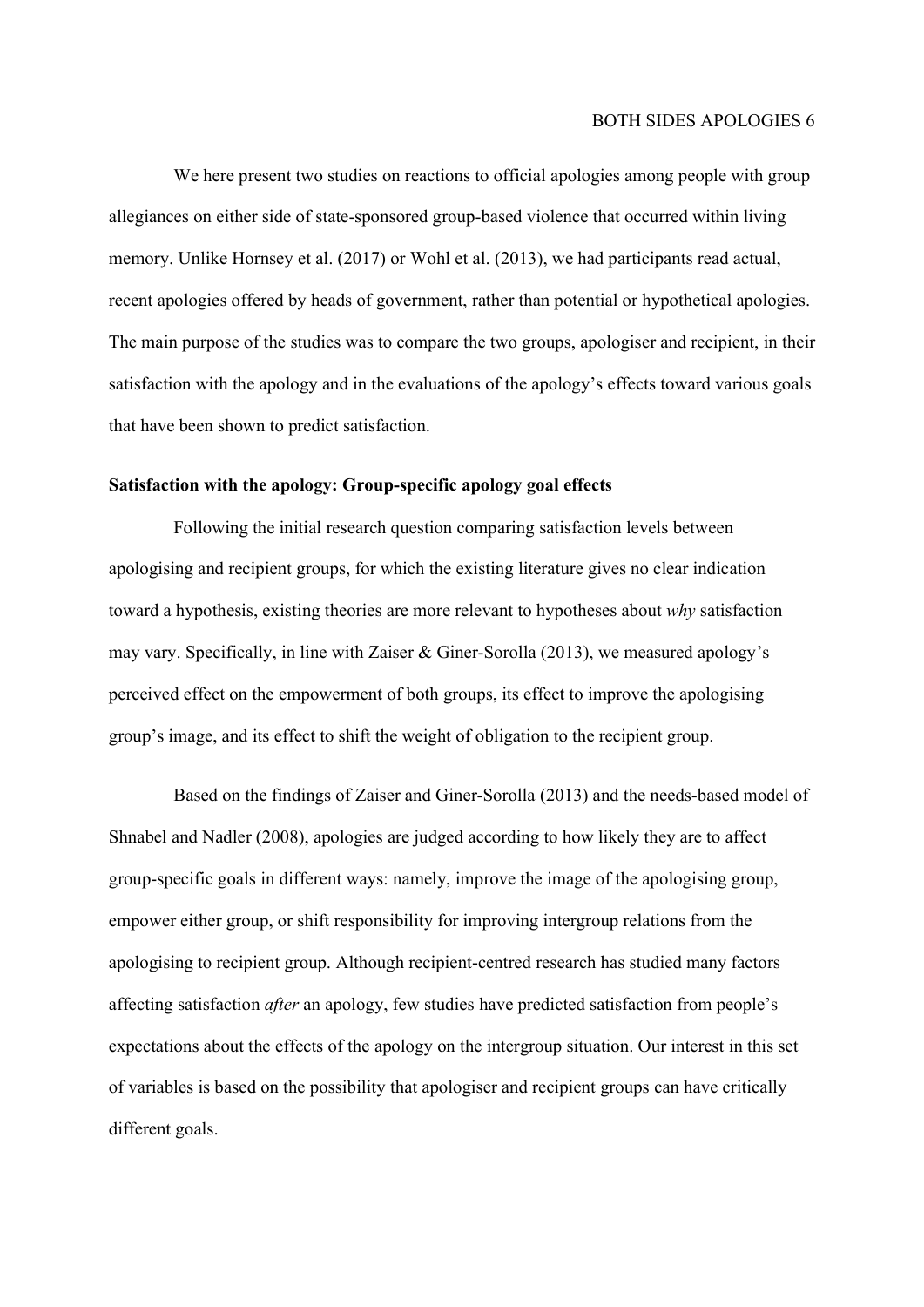Specifically, in the Needs-Based Model of intergroup reconciliation and studies supporting it (Shnabel & Nadler, 2015), transgressor and victim groups have different goals. Transgressors look to rehabilitate their moral image, while victims are more interested in regaining power and control over the situation (see also Shnabel & Nadler, 2008, and Shnabel et al., 2009). This view suggests that apologiser group members would be more satisfied the more they see the apology improving their image, while recipient group members would be more satisfied the more they see power shifting their way from the apology.

However, individuals as well as groups can sometimes adopt a dual identity (SimanTov-Nachlieli & Shnabel, 2014), feeling like both a transgressor and a victim at the same time (see also Noor et al., 2017, for a review of literature including situations when transgressors adopt a victim role). Under these "dual identity" conditions, both agency-needs as well as the moralrelated needs can occur simultaneously (SimanTov-Nachlieli & Shnabel, 2014). Complicating matters, further recent research supports the primacy of agency-related needs, that is, power and control, to both sides in a conflict (SimanTov-Nachlieli et al., 2016), modifying the original Needs-Based model findings. Thus, the finding that satisfaction in the opposing groups depends on different goals is not a foregone conclusion.

One further potential determinant of apology satisfaction has been identified in research, although exclusively from the transgressors' perspective. Zaiser and Giner-Sorolla (2013) found that apologising group members' satisfaction depended on image improvement, but also on the apology's perceived effect of "obligation shifting" onto the recipient group, that is, obliging them to accept the apology and cease making demands. In those studies, however, the satisfaction of apologisers was not at all affected by perceiving shifts in power from one group to the other. While obligation shifting pleases the apologiser, language emphasizing the need to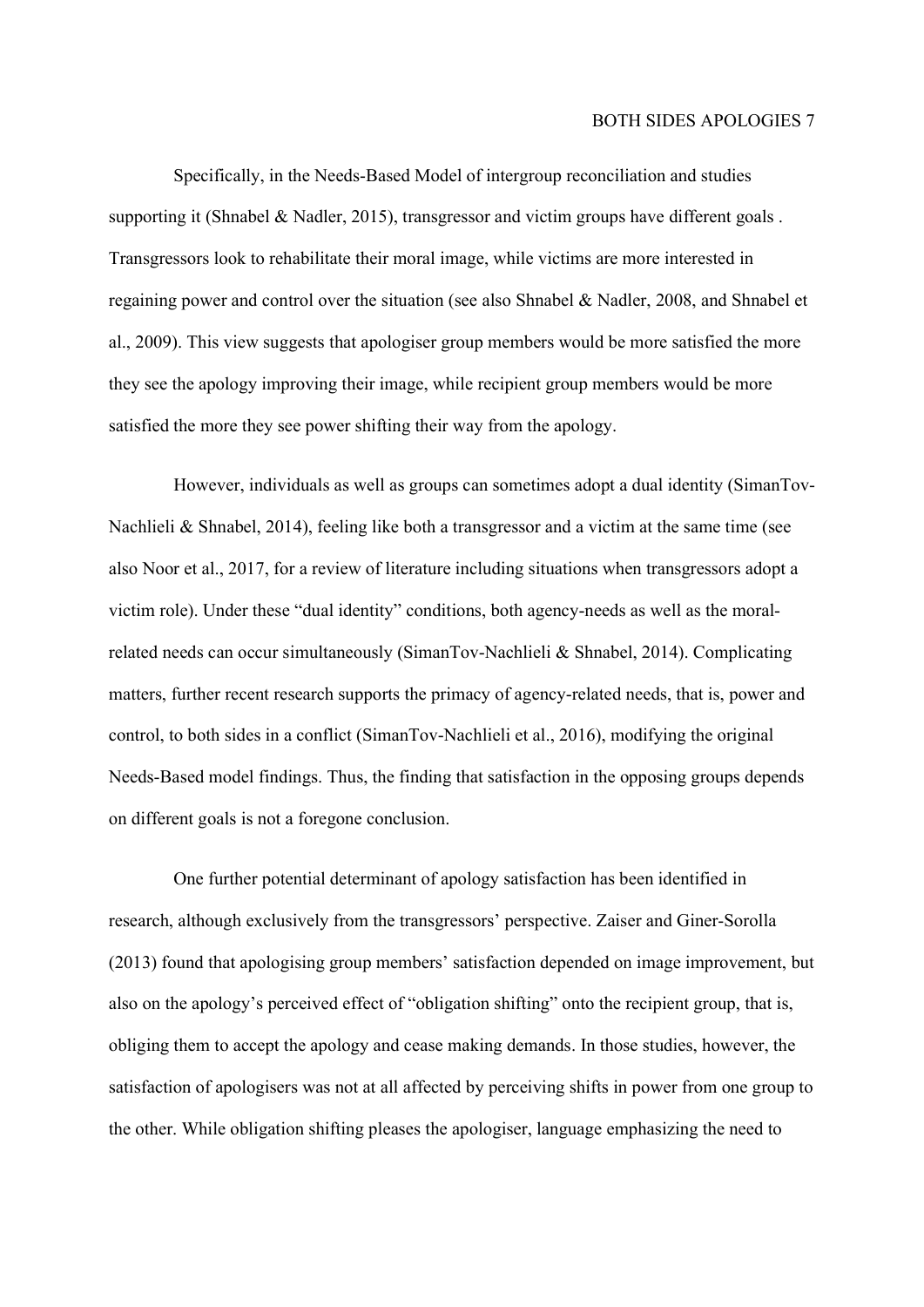accept the apology and move on has been shown to backfire and cause less acceptance of an apology in the recipient group (Kachanoff et al., 2017).

It might be expected that mean levels of all these goals involving power redistribution, image improvement, and obligation shifting would differ between groups in a way similar to satisfaction. That is, assuming that all respondents share these goals of the apology, the more they like the apology, the more effective they should think it is from both groups' point of view. However, it is also possible that group members would disagree with some of the goals of the apology, such as to redistribute power to the recipient group or to restore the public image of the apologising group. If this were the case, then they (more than the other group) might see the disagreeable goals as better fulfilled, but be less satisfied with the apology overall compared to the other group.

The possibility of group differences in satisfaction and its predictors can briefly be summed up in the following research questions and hypotheses:

RQ1: The direction of the difference between apologiser and recipient group in satisfaction can add further evidence to existing findings about which group tends to approve of apologies more.

RQ2: If the apologizing group shows less satisfaction with the apology than the recipients, but is more convinced than recipients of its effectiveness in meeting goals such as power redistribution, image improvement, and obligation shifting, it would follow that the apologizing group also rejects those goals of the apology.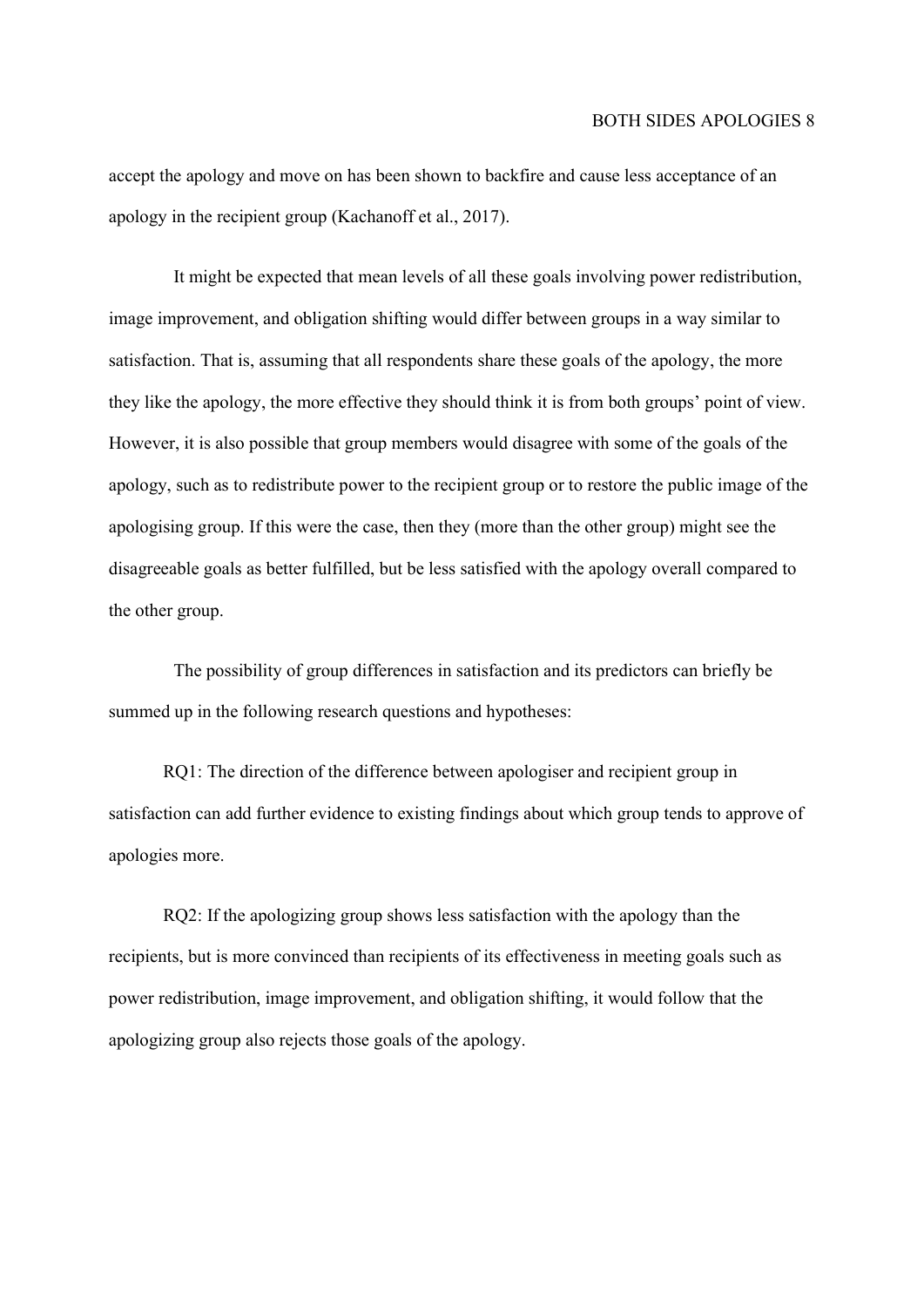H1: In line with the initial formulation of the Needs-Based Model, perceptions that the apology would lead to image improvement for the apologizing group, and obligation shifting to the recipient group, should more strongly predict satisfaction among apologisers than recipients.

H2: Also in line with this formulation, perceptions that the apology would empower the recipient group should more strongly predict satisfaction among recipients, than apologizers.

H3: Finally, perceptions that the apology empowers the apologizing group are not part of the motivational assumptions of the Needs-Based Model, and they should play little role in satisfaction.

Hypotheses such as H1 and H2 are appropriately tested by a moderation regression model involving the interaction between participant's group status and goal predictors of satisfaction. That is, the two different groups would show different influence of goal perceptions on satisfaction if statistically the predictors of satisfaction had different weights in each of the different groups. Such a difference between effects is best tested by an interaction term involving group x predictor.

Study 1 was conducted in Great Britain, Ireland, and Northern Ireland subsequent to an official apology in Parliament from the British Prime Minister for an incident, decades before, in which the British Army killed Catholic Northern Irish civilians. Study 2 was conducted in Bosnia-Herzegovina and Serbia, subsequent to an apology given on television by the President of the Serbian Republic for a massacre of Bosniak (Bosnian Muslim) civilians by Serbian and Bosnian Serb paramilitaries some eighteen years prior.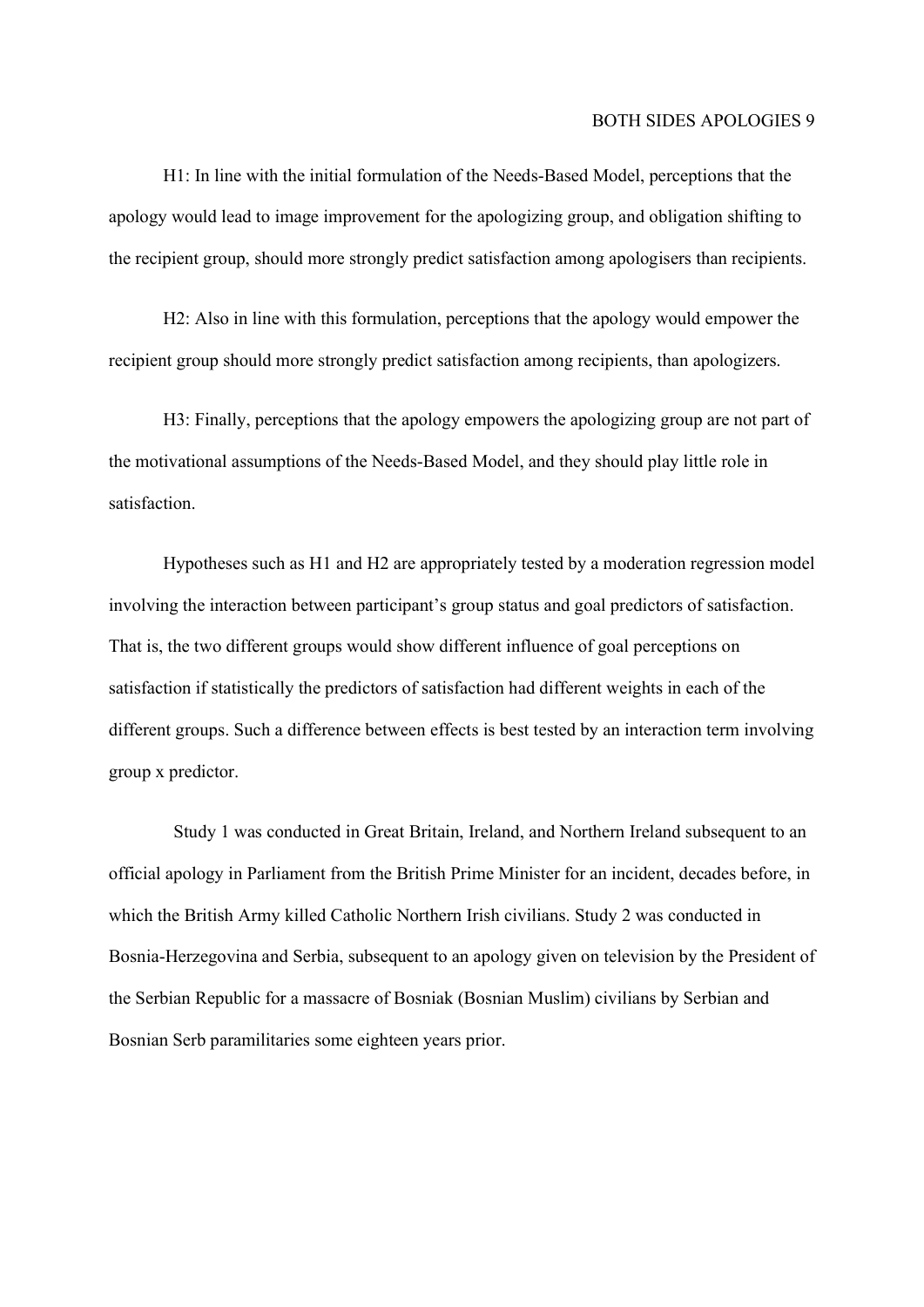In both studies, we disclose all measures, manipulations, and exclusions. The study also contained a number of measures not relevant to the main hypotheses presented above, concerning additional perceived traits and outcomes of the apology, which are described and analysed in the Supplementary Material.

#### Study 1

#### Methods

#### **Participants**

In total 167 adult participants who self-reported to be a citizen of the United Kingdom or Republic of Ireland responded to the survey invitation and completed it online. Because Scottish and Welsh participants might not identify with the central UK Government in this issue involving a fellow devolved nation, we included only self-identified English participants as members of the apologising group. Out of the different ways to define recipient-group identities, we chose participants who nationally identified as Irish or Northern Irish, and also as Nationalist (a combination of terms generally understood as identification with the "Catholic" rather than "Protestant" side of the conflict, implying support for inclusion of Northern Ireland in a united Catholic Ireland but without implying religious adherence). After further excluding two participants who said they did not take the survey seriously (less than 4 on the 7-point seriousness scale) we were left with 50 English participants in the apologising group and 49 Nationalist participants in the recipient group. Only 10 respondents indicated they were Northern Irish Protestants, so we decided not to further examine that group, who would have a complex intergroup relation to the apology.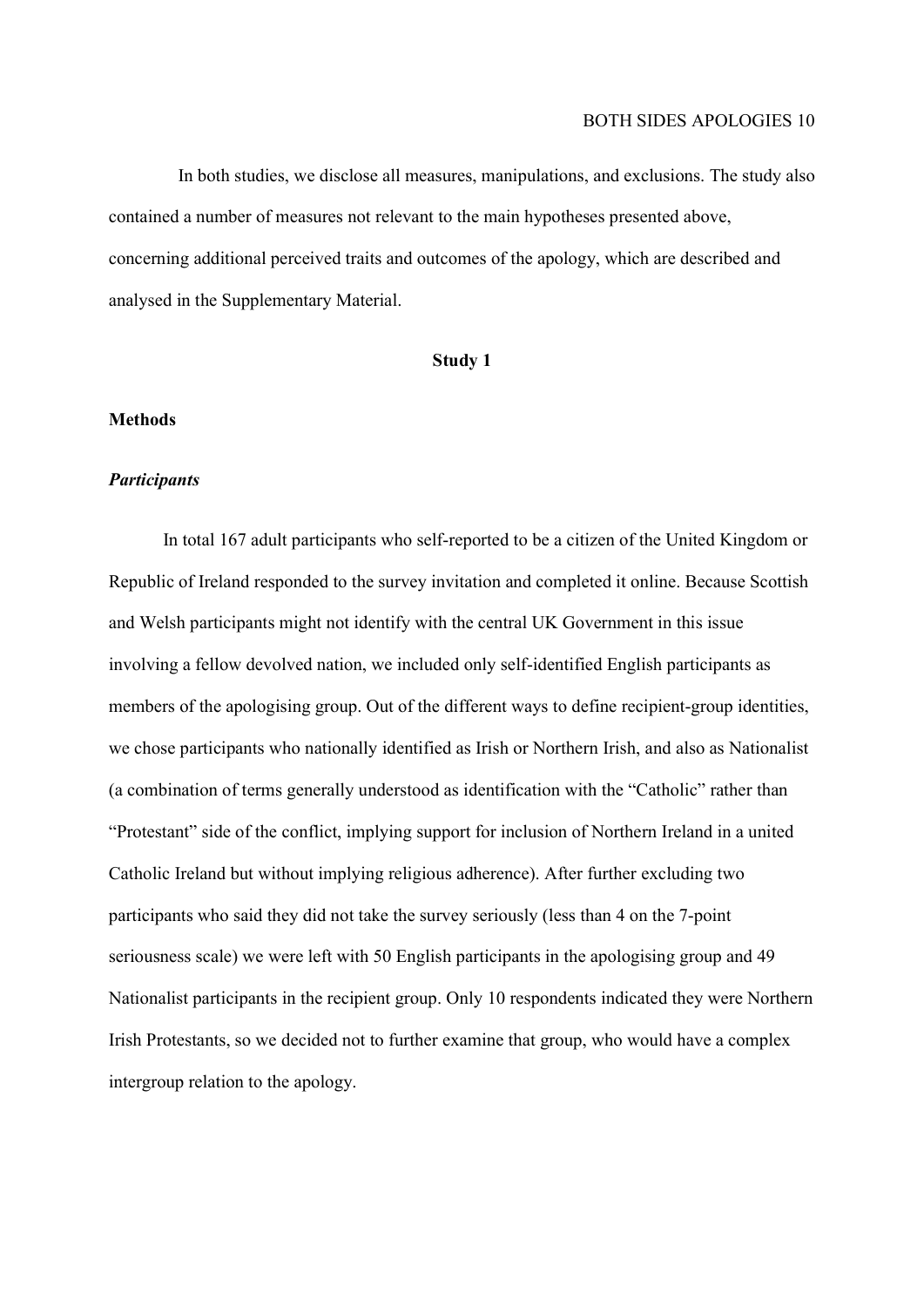The final sample had 62 women, 36 men, and 1 other, with mean age of  $32.30$  (SD = 14.75). However, the gender composition of the two groups (considering only men and women) was significantly different, phi = .23, p = .024; there were fewer men in the English group (26%) than in the Irish Nationalist group (48%). There was also a significant age difference between the English group ( $M = 36.6$ ,  $SD = 15.3$ ) and the Irish Nationalist group ( $M = 28.0$ ,  $SD = 12.9$ ), t  $(97) = 3.02$ ,  $p = .003$ . Because of this potential confound, we use gender and age as covariates in the key analyses below, when they show a relationship to the outcome variable in question.

#### Design

The study compared two samples (English apologisers, and Irish Nationalist apology recipients) on a number of outcome measures.

#### Procedure

This was a one-time online survey. Participants read a short news summary and then were invited to respond to questions on a number of outcome measures. The survey took approximately 15-20 minutes to complete. It was carried out in late 2010 and early 2011.

The survey was introduced as aiming "...to understand feelings about a recent political statement by the British Prime Minister." Following an online consent process, participants were asked to provide their self-identification and brief demographic information, using a number of categories including: citizenship (Irish, British, or both), residence, ethnic identification (British-English, British-Irish, British-Welsh, Irish, Northern Irish, Ulster, or other), they were asked about religious identification (Catholic, Protestant, Anglican, or Other) as well as political ideology (Unionist, Nationalist, or other).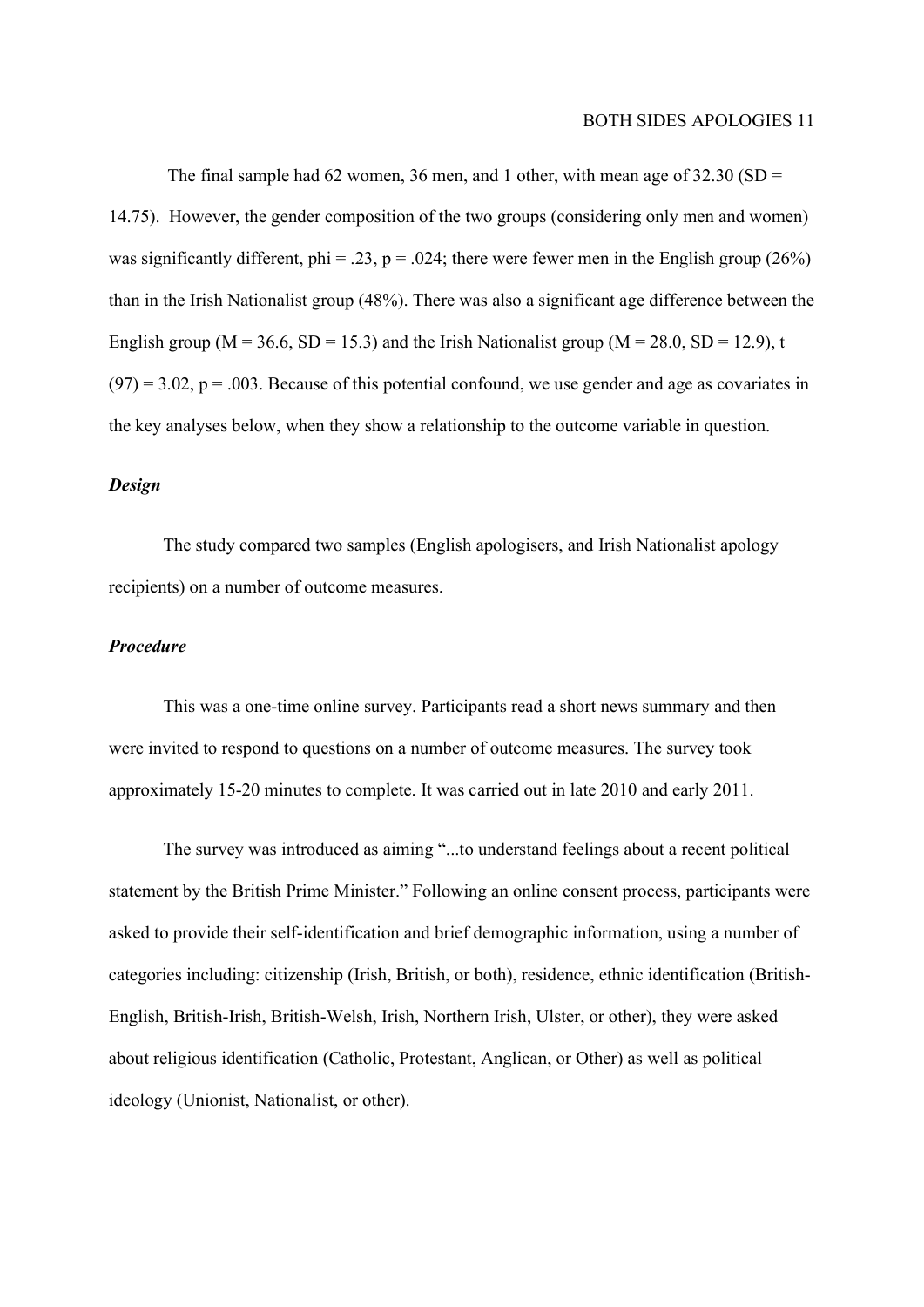Following this, all participants read a short news summary describing the Bloody Sunday incident in 1972, in which twenty-six unarmed Catholic civil rights protesters and bystanders were shot by the British military. The summary went on to describe the results of the 12 year Saville Inquiry launched in 1988, which formally acknowledged that the British fired the first shot and killed unarmed civilians. The summary described how the Saville report was made public in 2010 and that, following the report, then Prime Minister David Cameron offered a formal apology on behalf of the British government. This statement also included a short quote from Cameron's apology. All the information provided in the summary was truthful and based on the real events and outcomes related to Bloody Sunday and the apology.

Participants were asked to complete a number of questions following the news summary, listed below. These items all appeared on seven-point Likert-style scales. They comprised an outcome scale of satisfaction questions and four predictor scales including the group-relevant goals of image improvement for the apologizer, obligation shifting away from the apologizer, and empowerment of the recipient, as well as of the apologizer.

Main Outcome: Satisfaction. Satisfaction with the apology was measured using six items (i.e. "How satisfied are you with the response of the British government to the Bloody Sunday incident?"; "The British government has done a good job in responding to the Bloody Sunday incident."; "How pleased are you with the response of the British government to the Bloody Sunday incident?"; "The British government has taken responsibility for their role in the Bloody Sunday incident"; "I think it would have been better if the British government had done more in response to the Bloody Sunday incident." (reverse coded); and "The British government has done the best it can in responding to the Bloody Sunday incident"). The Satisfaction scale demonstrated good internal reliability overall ( $\alpha = .83$ , N = 81).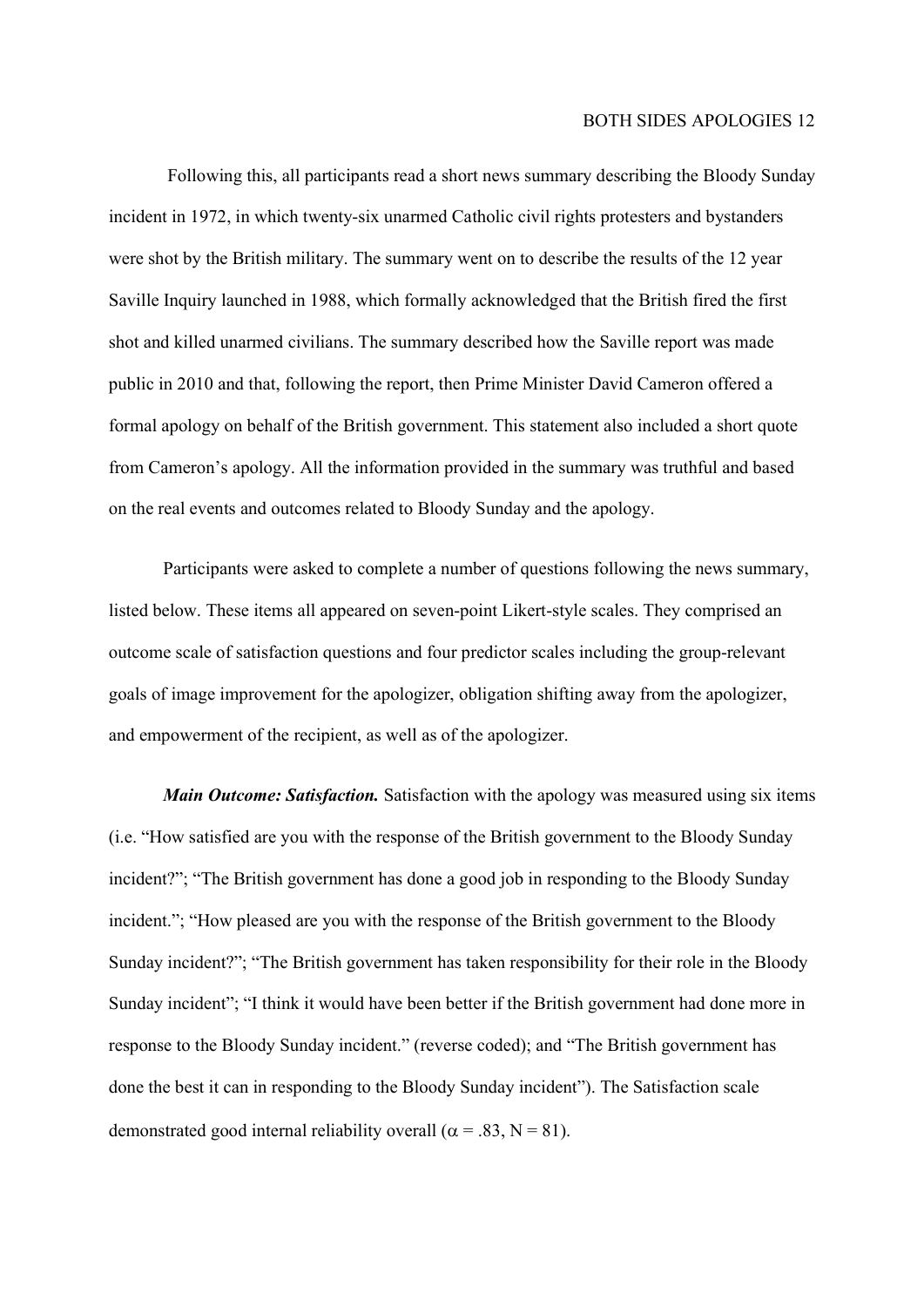**British Image Improvement.** The image improvement of the perpetrator group (Britain) following the apology was measured using six items. Three of the items (i.e. "How will the statement affect Britain's reputation in other countries?"; How will the statement affect Britain's reputation among Catholics in Northern Ireland?"; "How will the apology for Bloody Sunday affect the moral standing of the British?") were anchored: 1= much worse reputation, 4= no change, and 7= much better. The other three items ("I think the British look worse as a nation now that they have taken responsibility for what happened on Bloody Sunday." (reverse coded); "I think that the apology has demonstrated to the world that the British value morality."; "I think that the apology is an example of the highly moral nature of the British people.") were anchored 1 (strongly disagree) to 7 (strongly agree). The scale demonstrated good internal reliability ( $\alpha$  =  $.82, N = 76$ .

**Perpetrator Group (British) Power.** Six items measured perceived effects on the power of the apologising group. Of these, five were on scales of 1 (strongly disagree) to 7 (strongly agree) (i.e. "British people feel empowered by the apology."; "Because of the apology, the British have gained political leverage."; "The apology by the British government weakens the power of the British military" (reverse coded); "The apology will lead to many British citizens questioning their own government's military actions." (reverse coded); "By apologising, Great Britain has lost some political influence over Catholics in Northern Ireland."(reverse coded); "By apologising, Great Britain has given up some control over the conflict in Northern Ireland." (reverse coded)). One item ("How will Britain's influence with Catholics in Northern Ireland change because of the apology?") was on a scale from  $1 =$  "much less influence",  $4 =$  "no change", and 7= "much more influence".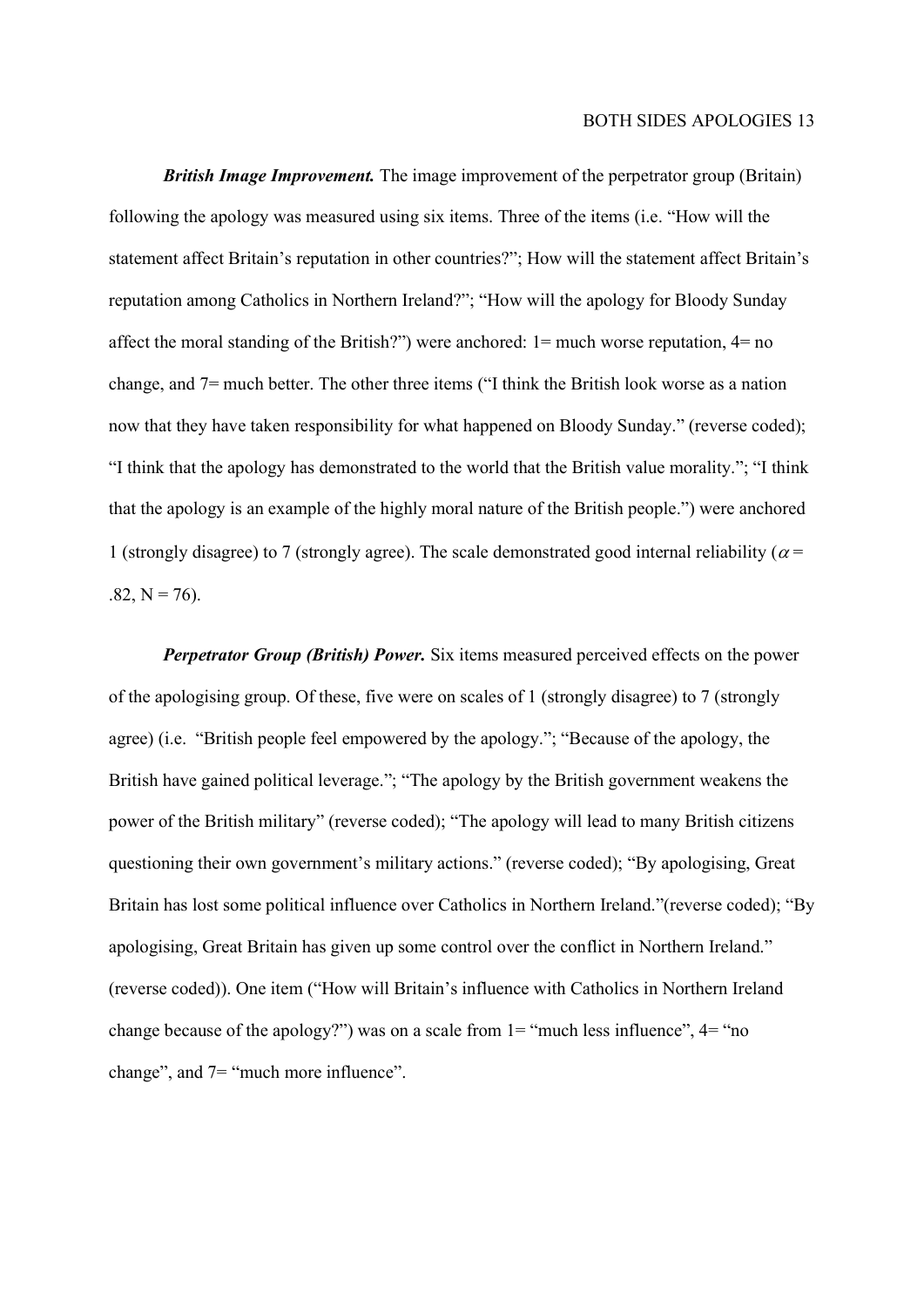The six items had less than adequate reliability ( $\alpha$  = .68) Upon factor analysis, items 3, 5 and 6 loaded above .5 on a single factor, and only item 1 loaded on a second factor; the other two did not load strongly at all. Because of this, items 3, 5 and 6 ( $\alpha$  = .73; N = 77) were subsequently used to represent perceptions of change in British power.

Victim Group (Catholic) Power. Five items evaluated perceived power improvement of the recipient group. Four of the items were on a scale of 1 (strongly disagree) to 7 (strongly agree) (i.e. "Catholics in Northern Ireland feel empowered by the apology."; "The apology will lead Catholics in Northern Ireland to develop a stronger sense of unity"; "Because of the apology, Catholics in Northern Ireland have gained political leverage.; "Because of the apology, Catholics in Northern Ireland have gained some control over the conflict in Northern Ireland."). One item ("How will Northern Irish Catholics' influence within Northern Ireland change because of the apology?") was on a seven-point scale where 1= 'much less influence', 4= 'no change,' and 7= 'much more influence'. The five-item Catholic Power scale demonstrated good internal reliability ( $\alpha$  = .76, N = 77).

**Obligation shifting.** Obligation shifting from the apologiser to the recipient group was measured using five items. This scale intended to measure the extent to which the British were seen as no longer responsible for the issue while responsibility for reconciliation had shifted to the Catholics (i.e. "Catholics in Northern Ireland should be grateful to Britain for the apology"; "Catholics in Northern Ireland ought to work to forgive following the apology by the British "; "Catholics in Northern Ireland should be willing to move on following the apology of the British government."; "Catholics in Northern Ireland ought to see the British as more compassionate following the response of the British government."; "Catholics in Northern Ireland should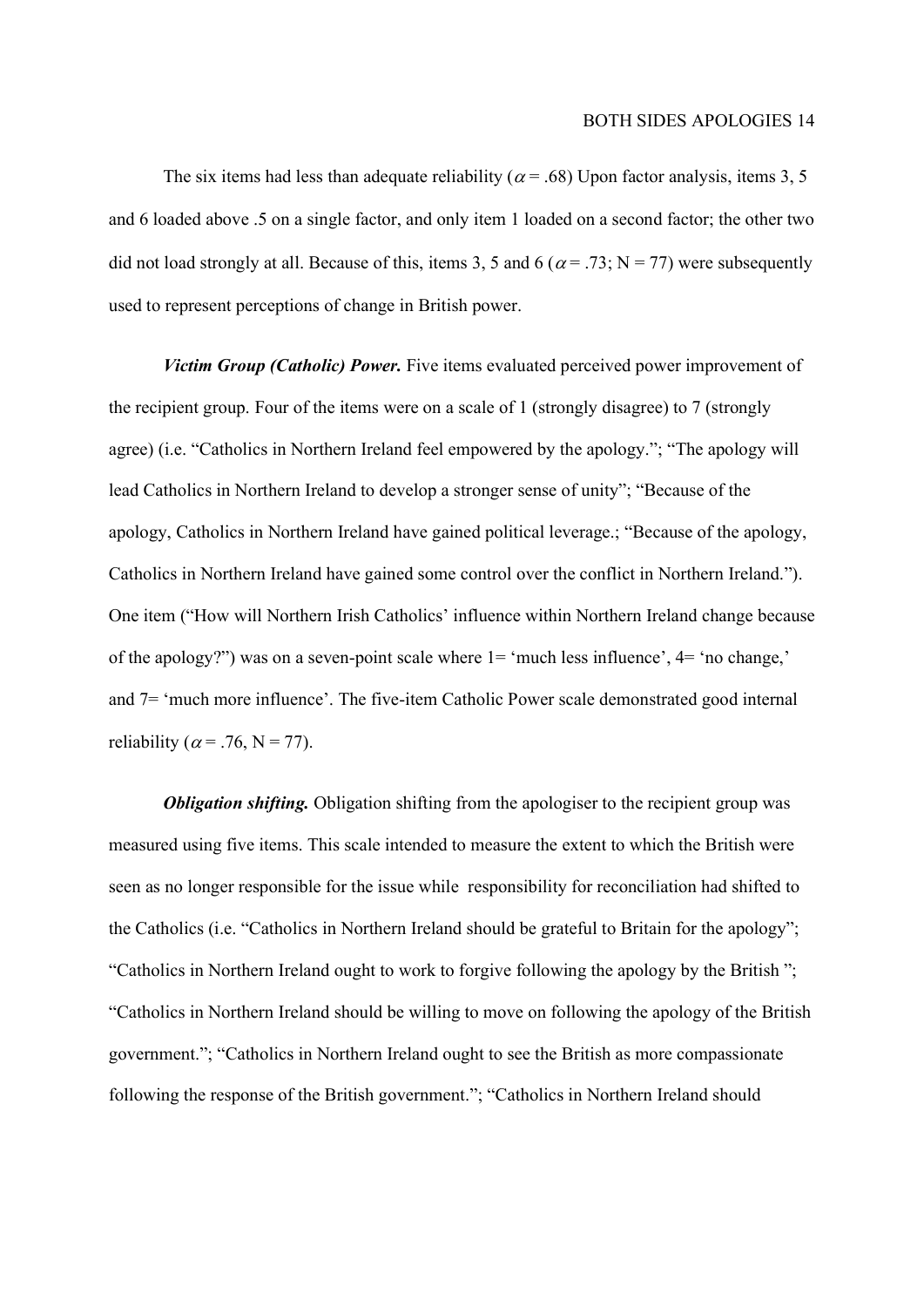apologise for their role in the conflict in Northern Ireland"). The scale demonstrated good internal reliability ( $\alpha$  = .87, N = 73).

#### Results and Discussion

#### General Analysis Strategy

For each study, we first present t-tests between groups on satisfaction, to test the first research question; then, similar t-tests on the apology goals, relevant to the second research question. Finally, as a test of the predictors of satisfaction and their differences between groups, we enter simultaneously in a regression model: group, British image improvement, power change toward the British, power change toward the Catholics, obligation shifting, and the interaction terms between each of these latter four variables and group.

#### Mean Differences Between Groups (Research Questions 1-2)

Table 1 shows means, standard deviations and t-test results comparing apologiser (English) and recipient (Irish Nationalist) groups. These tests showed a divergence of views between English apologiser and Nationalist recipient group members, some quite strong (in the conventionally large effect size range of  $d = .8$  and up). Satisfaction was marginally correlated with age,  $r = .20$ ,  $p = .07$ , and not significantly correlated with gender,  $t(79) = 1.63$ ,  $p = .11$ . With age as a covariate in ANCOVA, the relationship between group and satisfaction remained just barely significant, F (1, 79) = 3.97, p = .0497,  $\eta^2$ <sub>p</sub> = .02, with English more satisfied (adjusted marginal mean  $= 4.02$ ) than Irish Nationalists (3.43).

#### Table 1: Mean group differences, Study 1.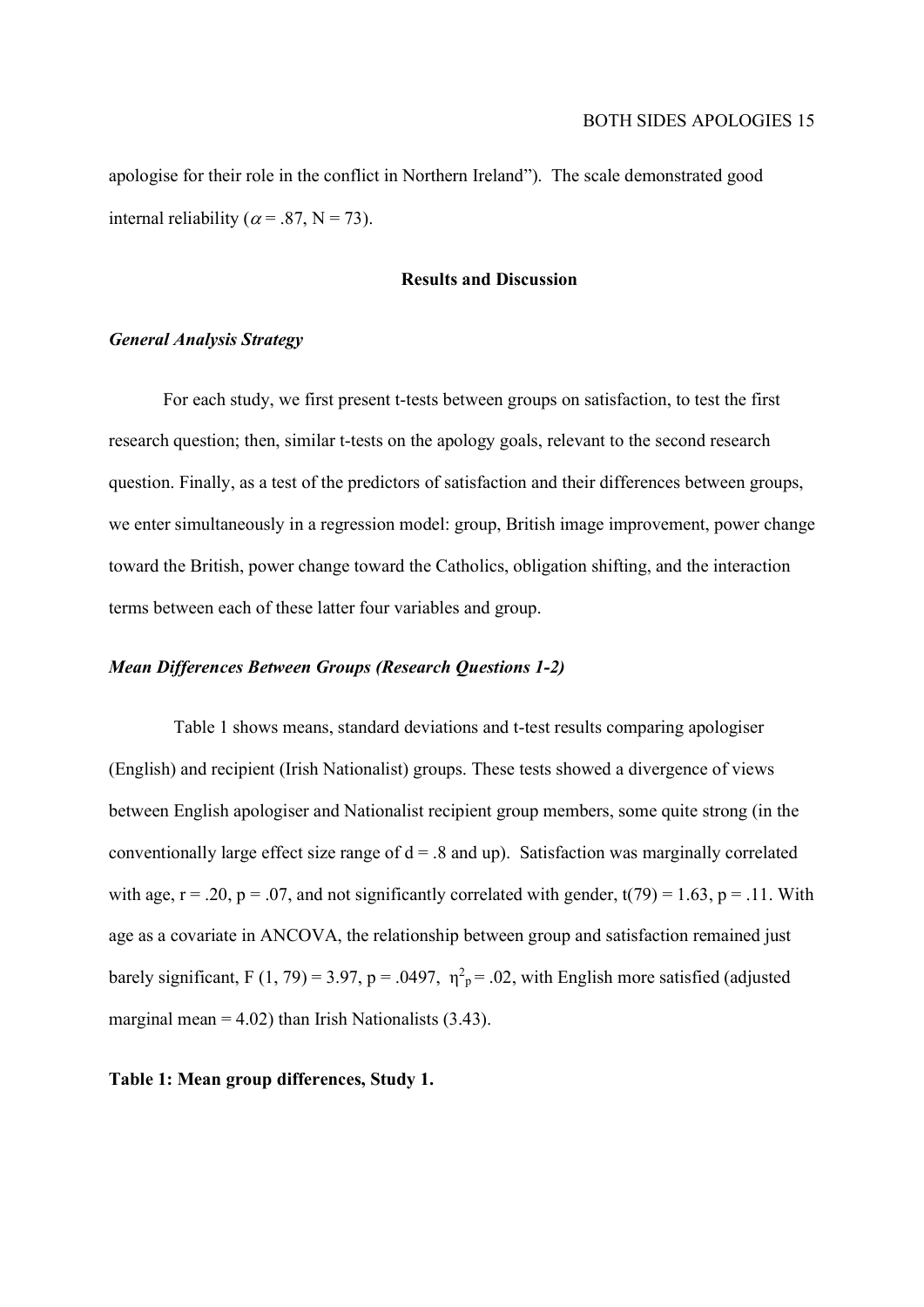| Variable                  | Mean $(SD)$ :<br>English | Mean $(SD)$ :<br>Irish<br>nationalist | t value $(df)$ | $\overline{p}$ | Effect size<br>d |
|---------------------------|--------------------------|---------------------------------------|----------------|----------------|------------------|
| Satisfaction              | 4.07(1.33)               | 3.39(1.25)                            | 2.40(80)       | .022           | 0.54             |
| British image improvement | 4.50(1.00)               | 3.91(1.16)                            | 2.35(75)       | .020           | 0.54             |
| British power change      | 4.56(1.39)               | 5.17(1.24)                            | $-2.04(75)$    | .045           | 0.47             |
| Catholic power change     | 3.88(1.15)               | 4.09(1.34)                            | $-0.73(75)$    | .467           | 0.17             |
| Obligation shifting       | 4.35(1.36)               | 2.82(1.31)                            | 4.88(71)       | < 0.001        | 1.16             |
|                           |                          |                                       |                |                |                  |

Note: Scales are 1 to 7.

There were also significant gender effects upon obligation shifting t (70) = 2.25, p = .028, and a marginal effect on Catholic power,  $t(74) = -1.99$ ,  $p = .05$ ; and significant age correlations with British image improvement ( $r = .03$  p = .009) and obligation shifting ( $r = .32$ , p = .006). With the appropriate covariates entered in ANCOVA, the effect of group on obligation shifting (covarying age and gender) was still significant, F (1, 68) = 16.06, p < .001,  $\eta^2 = 0.19$ ; the effect of group on Catholic power (covarying gender) was still nonsignificant,  $F(1,73) < 1$ ; and the effect of group on British image improvement (covarying age) was marginally significant, F (1, 74) = 3.20, p = .078,  $\eta^2$ <sub>p</sub> = .04.

While apologisers had stronger expectations that the apology would improve the image of Britain, recipients had stronger expectations that it would empower Britain, although there was agreement that it would not mean much more power for Catholics in Northern Ireland (this falling around the midpoint for both groups). Recipients also refused to infer obligation shifting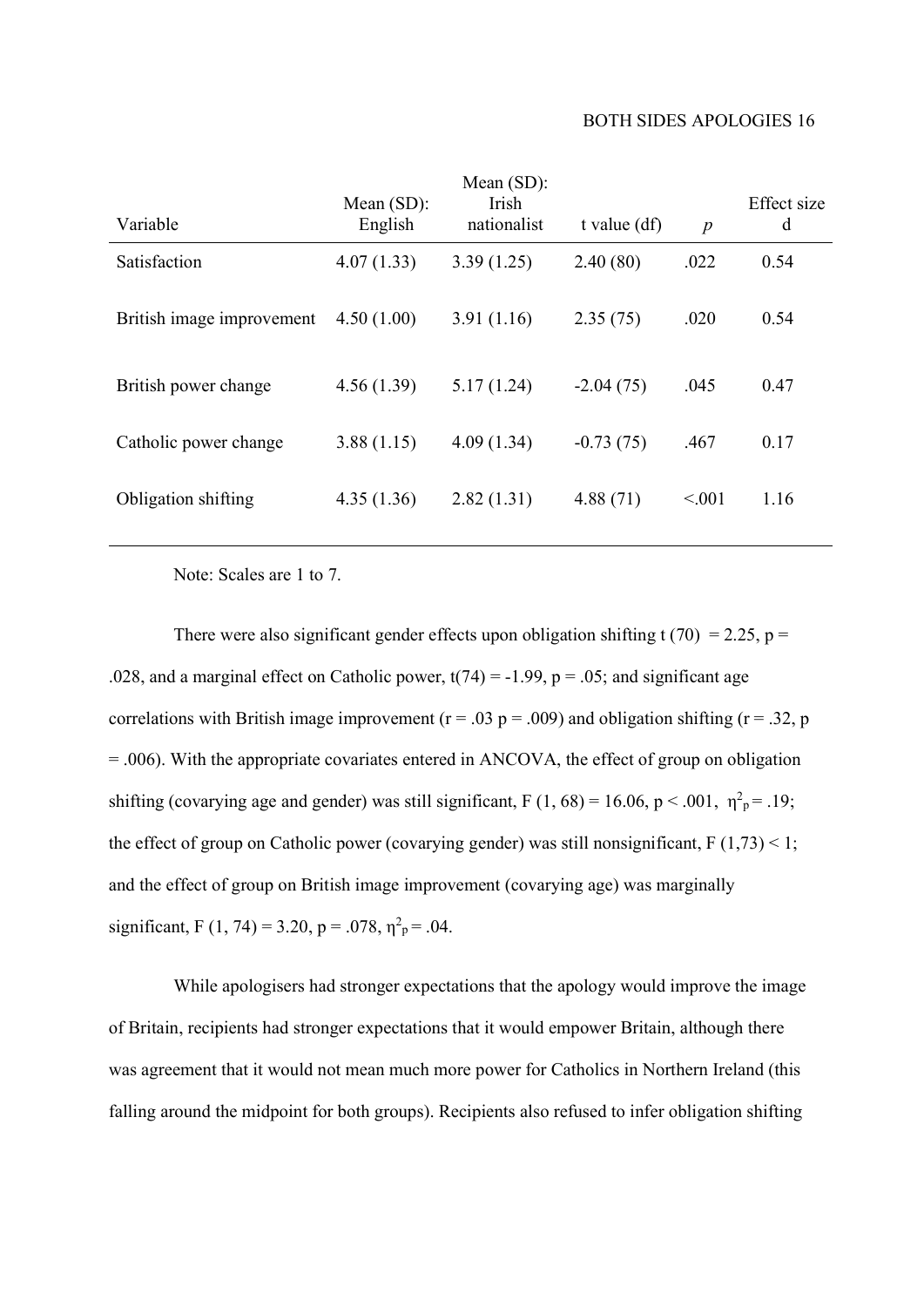from the apology, more so than apologisers. Both groups had middling and similar expectations for future action being taken. In terms of satisfaction, the apologising group was moderately satisfied, and the recipients less so.

In general, apologising group members were more pleased and positive about the apology than recipient group members, both overall (i. e., in satisfaction), and in evaluating its likely effect on those goals especially desirable to transgressing groups: image improvement and obligation shifting. By contrast, recipient group members saw the apology more as empowering its givers (although not as disempowering its recipients).

#### Model Predicting Apology Satisfaction (Hypotheses 1-3)

First, to test whether apologiser and recipient groups showed different apology effect predictors of satisfaction, we conducted a general linear model (GLM) analysis with satisfaction as dependent variable, and as independent variables: group  $(1 =$  English,  $2 =$  Irish Nationalist), the four specific apology effects (British image improvement, British power change, Catholic power change, and obligation shifting) , and the interaction terms of the last four variables with Group, all in one simultaneous model. Table 2 presents the results.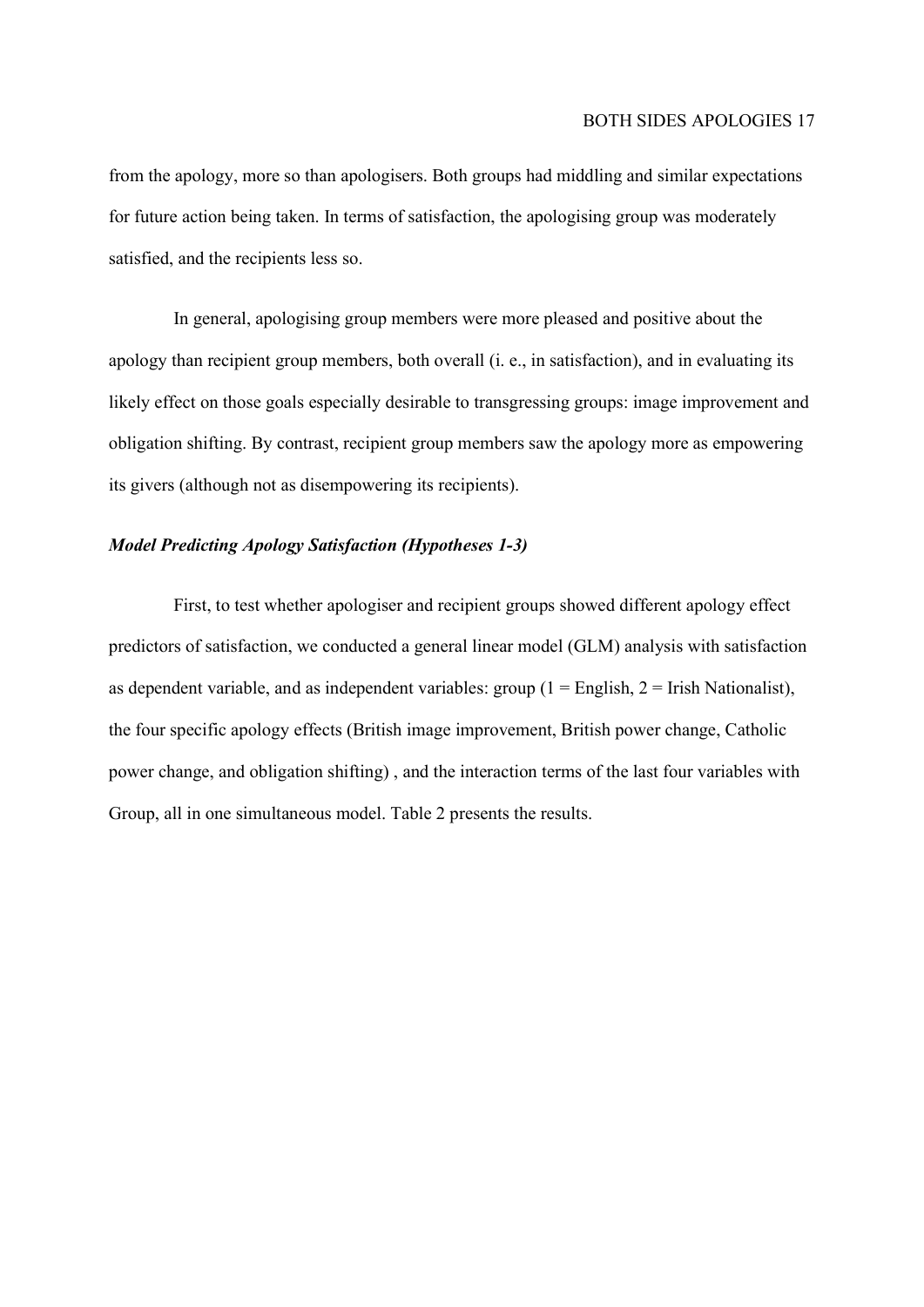Table 2: General linear model predicting Study 1 satisfaction from group, four grouprelevant goals, and group's interaction with each goal.

|                                  |          |                  | Effect size           |
|----------------------------------|----------|------------------|-----------------------|
| Predictor                        | F(1, 63) | $\boldsymbol{p}$ | $\eta^2$ <sub>p</sub> |
| Group                            | 0.30     | .587             | .01                   |
| British image improvement        | 14.19    | < .001           | .18                   |
| Increased British power          | 0.00     | .977             | .00                   |
| Increased Catholic power         | 4.91     | .030             | .09                   |
| Obligation shifting to Catholics | 6.06     | .017             | .09                   |
| Image x Group                    | 1.21     | .276             | .02                   |
| British power x Group            | 0.04     | .851             | .00                   |
| Catholic power x Group           | 0.25     | .618             | .00                   |
| Obligation shifting x Group      | 0.64     | .428             | .01                   |

Among main effects, the strongest predictor was British image improvement, followed by obligation shifting and Catholic power. These three effects remained significant with the same pvalues (to 2 decimal places) when age was included as a covariate. British empowerment was not a significant predictor of satisfaction. The effect of Group on satisfaction, representing differences between apologising and recipient groups in their positive attitude toward the apology, was no longer significant when the apology effects were included. However, none of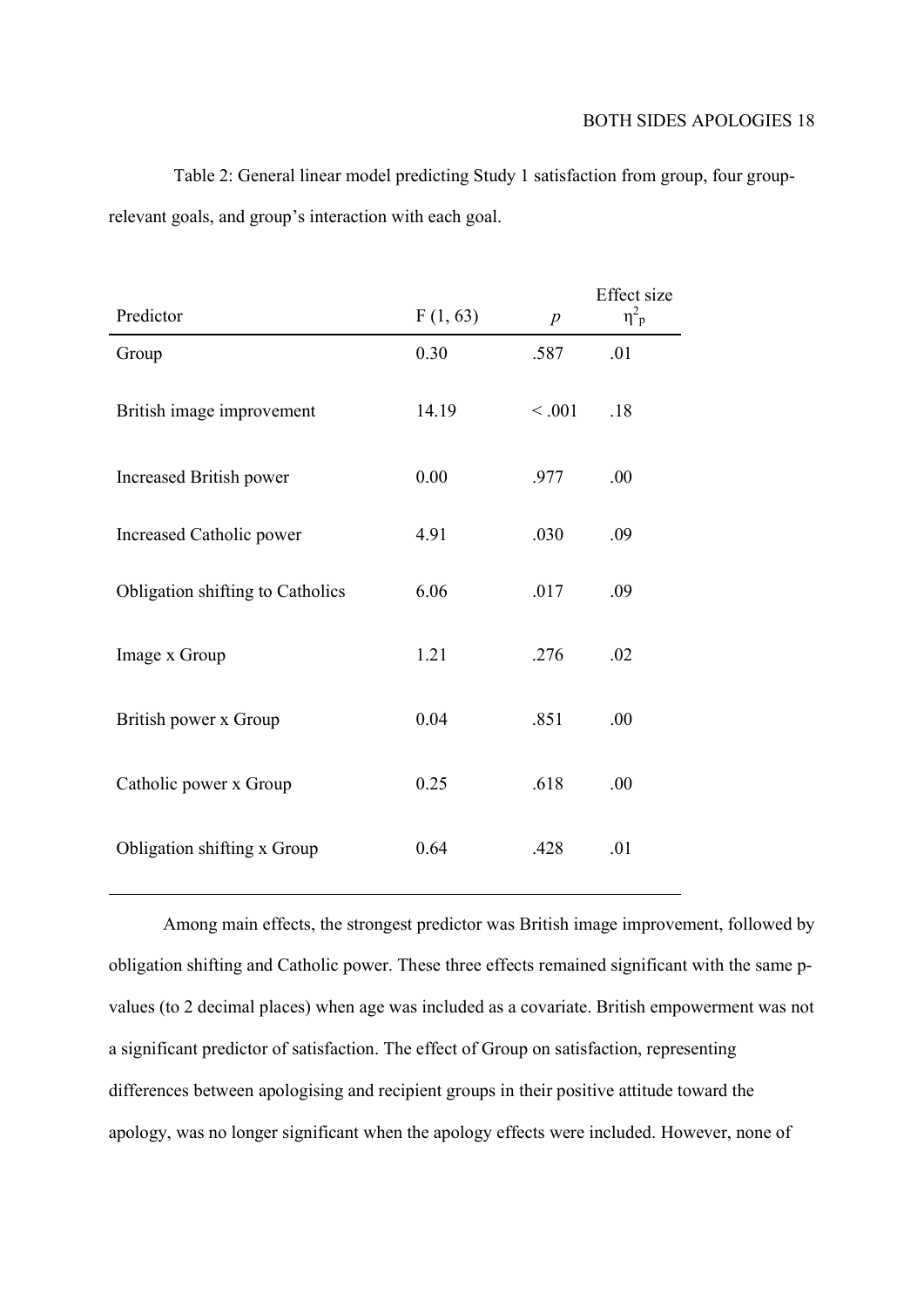the interaction effects were significant, indicating that the two groups did not show different patterns of the goal-related items predicting satisfaction. Parameter estimates showed that all goal variables predicted satisfaction in a positive direction.

#### **Discussion**

Addressing our first research question, Study 1 found that the apologizing group (English) was more satisfied with the presentation of an actual recent intergroup apology than was the recipient group (Irish Nationalist). This difference survived covariation of group differences in gender and age. The goal-related items, relevant to Research Question 2, also showed patterns of preference akin to satisfaction; the apology was credited with greater image improvement and obligation shifting by the apologizing group, supporting their overall greater satisfaction. However, the recipient group was likely to see the apology as increasing the power of the apologizers, not themselves. All these results are consistent with the apologizing group accepting the image and obligation-shifting goals of the apology along with its greater satisfaction.

Our results, however, present a challenge for the hypotheses about prediction of satisfaction (H1, H2) because they do not show that the satisfaction of people on different sides of the apology was predicted by different apology goal effects. It could be argued that the study had low statistical power to detect such an interaction effect, but this argument depends on the standard of effect size sought (with only 51% power to detect a standardized interaction effect of  $\eta^2$ <sub>p</sub> = .04, corresponding to a conventionally small-to medium effect, but 86% power to detect a  $\eta^2$ <sub>p</sub> = .09, corresponding to a medium effect).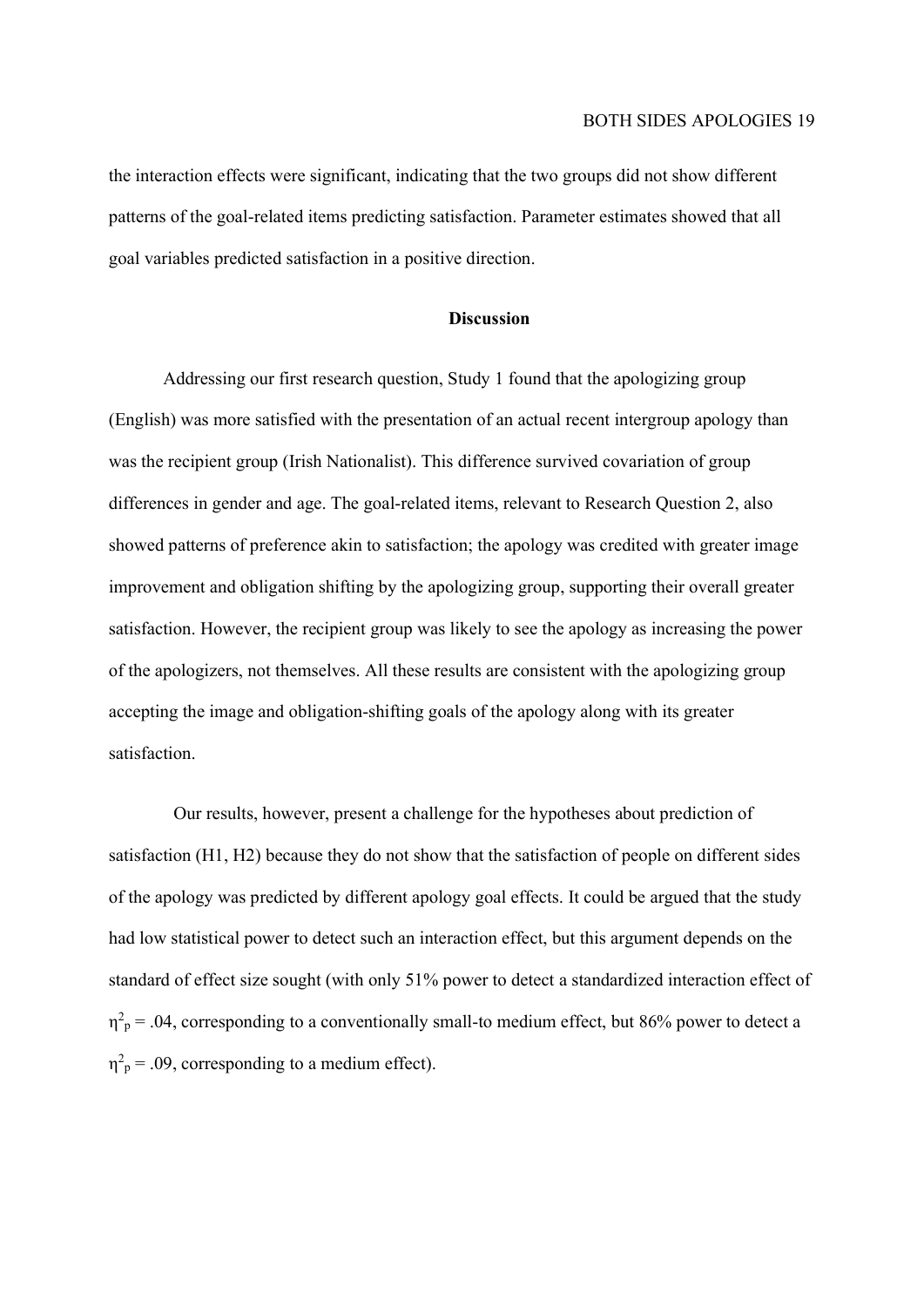Our findings, then, contrast with the Needs-Based Model which would predict that the satisfaction of transgressor group members would depend more on moral image, and perhaps also the moral cleansing represented by shifting obligation for peace-making to the other group, while the satisfaction of victim group members would depend primarily on perceived favourable shift in power. Instead, satisfaction across the whole sample was predicted by British image improvement and obligation shifting. Thus, the lower satisfaction among Irish Nationalists corresponded with their lower agreement that the apology actually improved the image and shifted obligation away from the British. Only H3 was confirmed, because change in British power did not predict satisfaction across the sample.

#### Study 2

 The second study focused on similar predictor and outcome measures, but was carried out in the context of conflict among the former Yugoslav nations. The topic was a statement made in a 2013 Bosnian television interview by the then-President of the Serbian Republic, Tomislav Nikolić, as a collective apology for the genocide of Bosniak civilians carried out by Serbian and Bosnian-Serb armed forces in 1995 at Srebenica. The apology was seen as significant because it expressed contrition through the verbal metaphor of kneeling, took on a form of collective responsibility, and came from a politician with a prior history of Serbian nationalism and denial of the war crimes, although it was met with scepticism by some Bosniak activists (Denti, 2016).

 This study used similar focal measures as study 1, and the text of Nikolić's apologetic statement. Data were collected from three national sites, one corresponding to the Bosniak apology recipient group in the Bosnian capital of Sarajevo, and two corresponding to the apologiser group: the predominantly Serb city of Banja Luka in the semi-autonomous Serb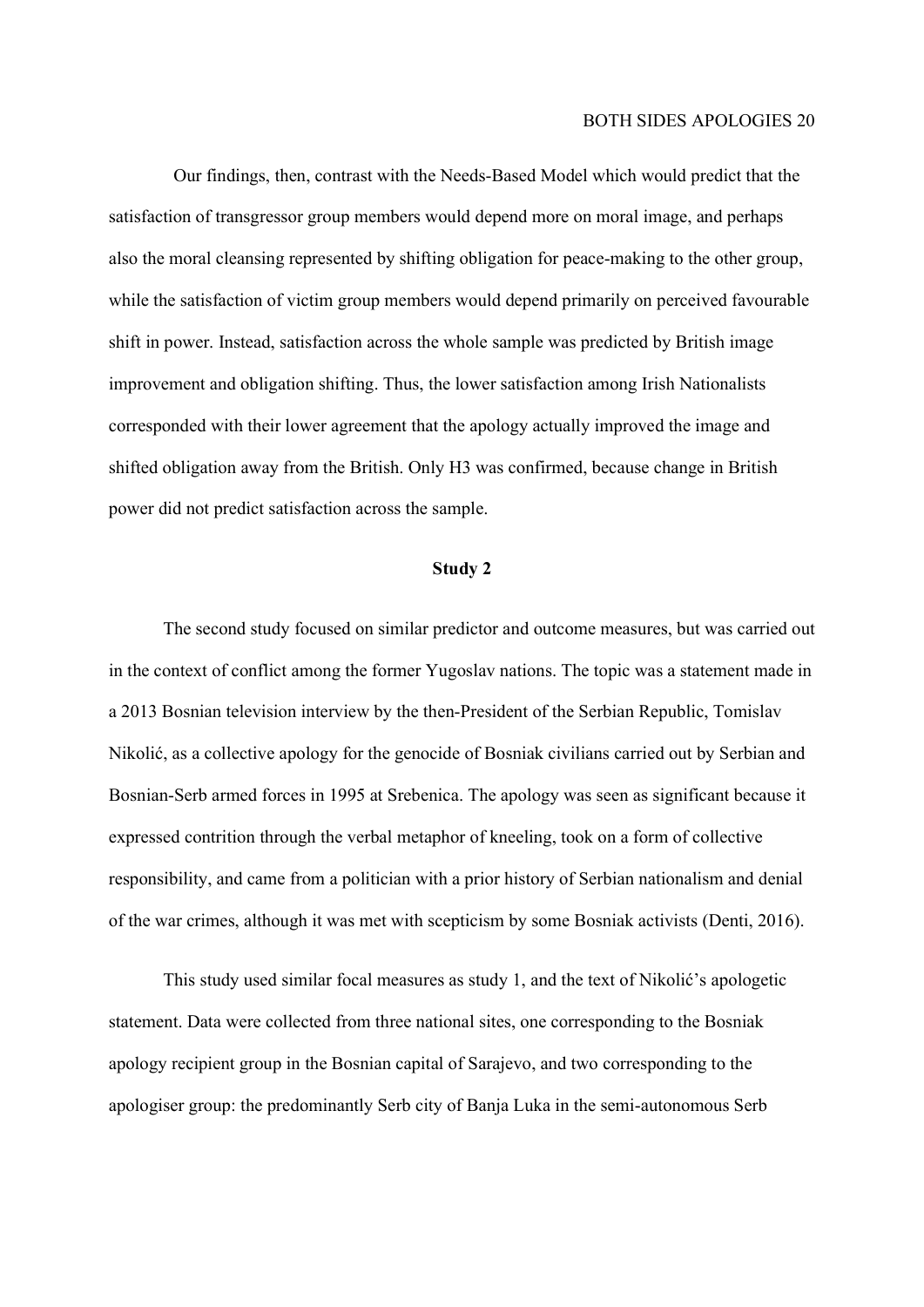region of Bosnia-Herzegovina, and the capital of the Serbian Republic, Belgrade. On consideration, we identified both Bosnian Serbs and Serbians as members of the apologising group even though they are separate polities. Members of both groups joined in the original crime; Nikolić , although from Serbia and without jurisdiction over Bosnian Serbs, offered his apology in the name of "Serbs" and not just Serbian nationals; and Bosnian Serbs have shared a common official narrative and alignment with Serbia in post-Yugoslav history (Fraser, 2013).

#### **Methods**

#### **Participants**

University students taking social psychology classes  $(N = 217)$  to start with, determined by recruitment over a limited time window) completed the questionnaire, in exchange for partial class credit. We recruited from universities in Belgrade ( $N = 76$ ), Sarajevo, ( $N = 73$ ) and the primarily Bosnian Serb city of Banja Luka ( $N = 68$ ), in early 2014. We excluded four students who indicated they took part in this study "not so seriously," leaving  $N = 213$ .

As in Northern Ireland, there were many possible ways to divide the groups (e.g., by religion, residence, ethnic identification). In the end, we decided that the answer to our categorical question about ethnic identification as "Bosniak" ( $N = 55$ ) or "Serb" ( $N = 129$ ) best represented the division between recipients and apologisers, as informed by local knowledge (29 participants gave another answer or did not respond). The final N was 184, with a mean age of  $21.72$  (SD = 2.52), comprising 127 women, 55 men, and 2 who gave other answers. As in Study 1, attrition shown in the lower N of individual variables was largely due to respondents ceasing to respond. We used all questions completed, regardless of the completeness of the individual's responses overall.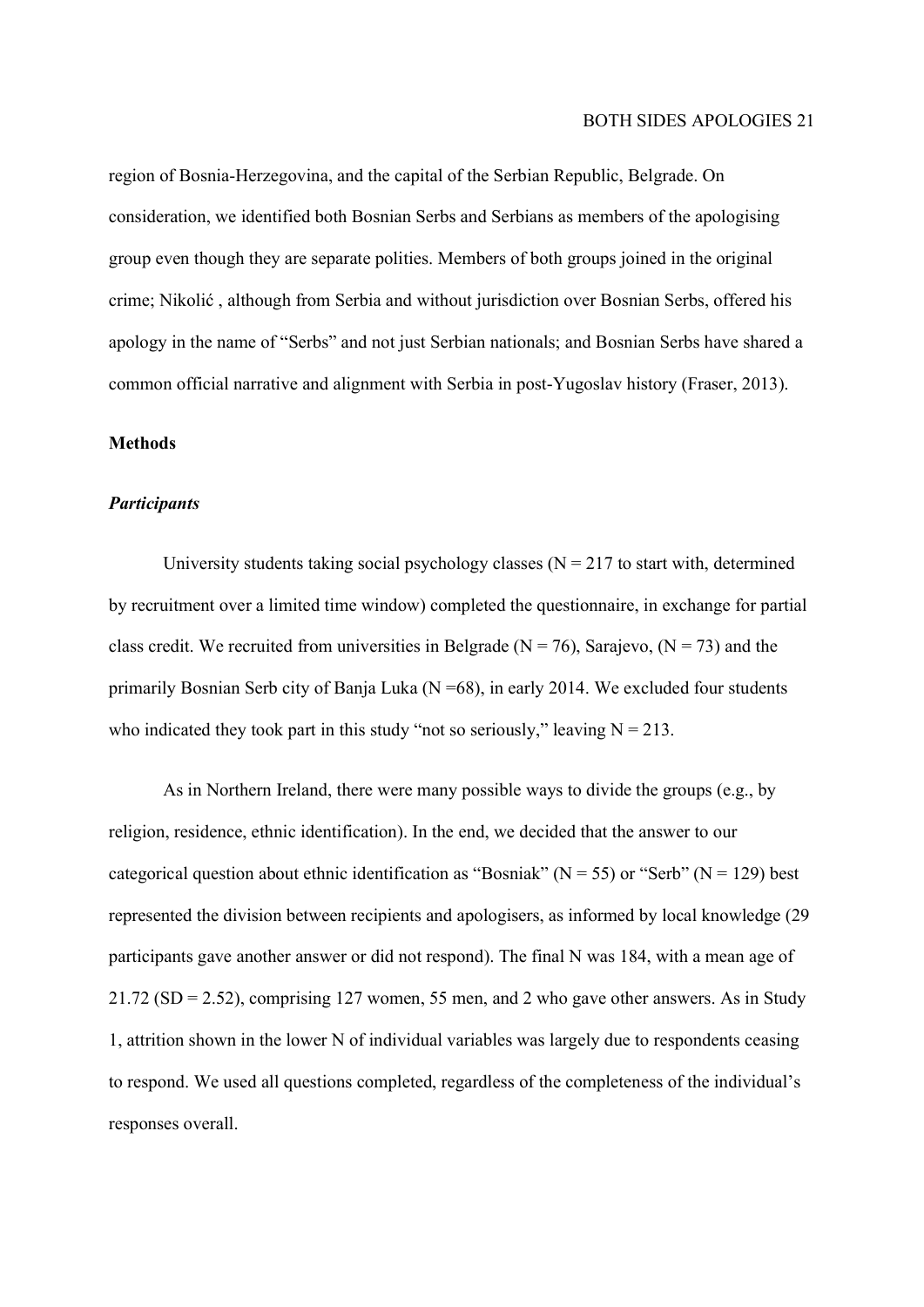Because of the different demographics among university psychology students in the two groups, they once again differed significantly by gender,  $phi = .34$ ,  $p < .001$ , but this time there were more men among the recipient group (Bosniak, 54.7%) than the apologiser group (Serb, 20. 2%). The two groups were also slightly different in age, Bosniak mean =  $22.51$ , SD =  $3.07$ , Serb mean = 21.40,  $SD = 2.21$ , t (180) = 2.75, p = 0.07.

There were no significant gender differences in any of the main variables, all  $|t| < 1$ , all p > .35, so gender was not examined as a possible confound with group. Age, however, did correlate with satisfaction ( $r = .24$ ,  $p = .001$ ), Serb empowerment ( $r = .27$ ,  $p < .001$ ), and negative Serb image  $(r = -.19, p = .012)$ , so it was entered in additional analyses as a covariate, similar to Study 1.

#### Design

 As in Study 1, the design compared the two groups on mean responses and on predictors of satisfaction, and then ran a single-block regression model entering group, Serb empowerment, Bosniak empowerment, negative image, positive image, obligation shifting, and the interactions of the latter five variables with group, all predicting the satisfaction measure as outcome.

#### Procedure

This was a one-time paper and pencil survey. Participants read a transcript of Nikolić's apology on the Bosnian TV program, in the original language which was understood in all participating regions, and then responded to questions on a number of outcome measures. The survey took approximately 15-20 minutes to complete. Questionnaire items were translated into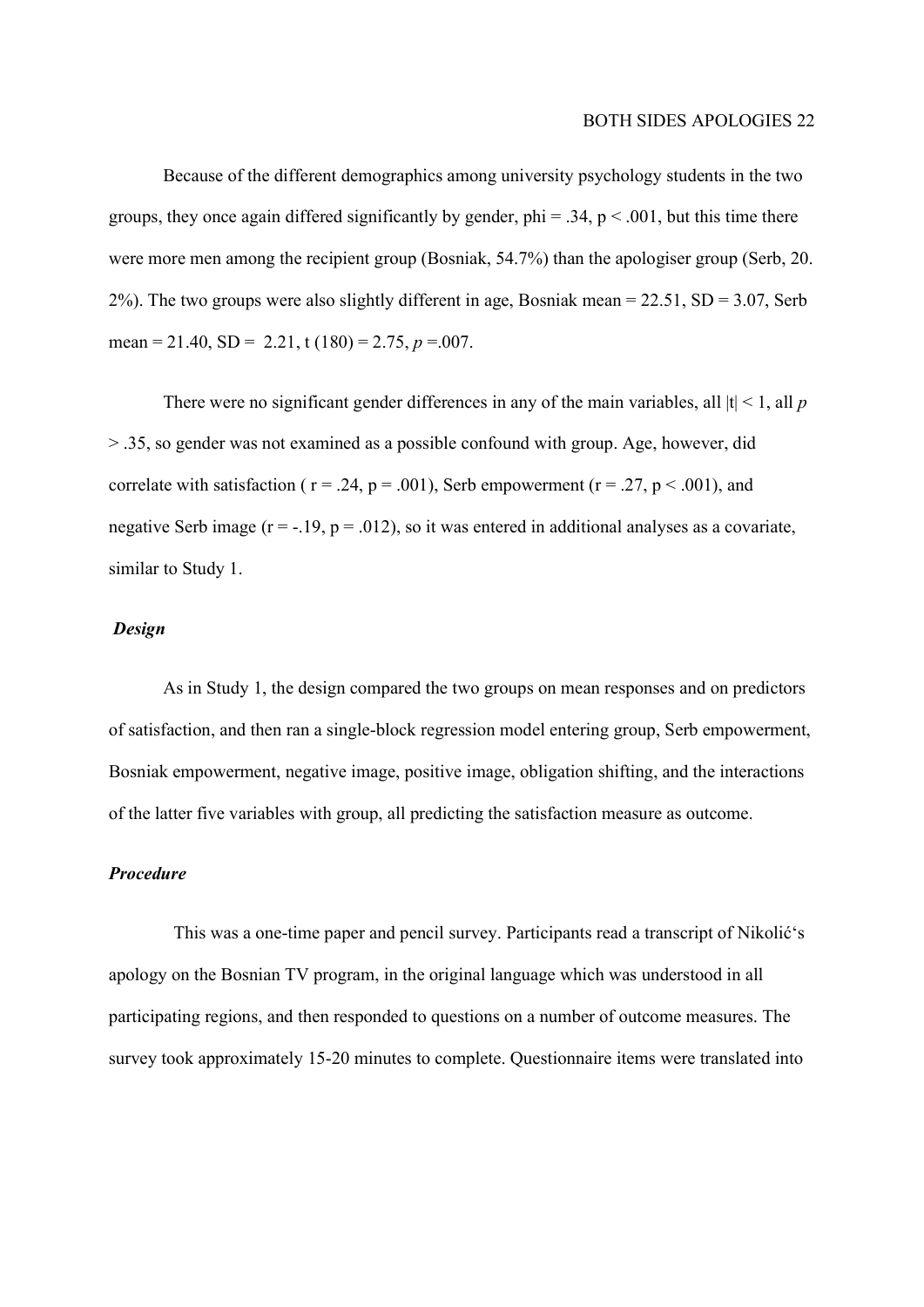the local language and back-translated, with the first author resolving apparent discrepancies through discussion with the third and fourth.

Participants completed informed consent agreements and then read that the purpose of the study was "... to understand feelings about a recent political statement by the Serbian President." After questions regarding the apology, participants were asked to provide brief demographic information on a number of categories including: age in years, sex, residence, ethnic identification, religious identification, and political ideology (liberal-conservative dimension). For background purposes they were also asked if they had heard of the war crimes before taking part in this study (96% "yes") and whether they had already heard of the Serbian president's apology (only 50.5% "yes"). This retroactively justified our decision to not go into an explanation of the background of the apology, which might have proved controversial in its assumptions, but instead to inform readers of the apology and to present its exact words in written form.

The questions, detailed below, followed the general pattern of Study 1. Like Study 1, the questionnaire also included a number of questions that were not part of the current article's theoretical focus. These dealt with: intergroup emotions and respect, specific attributes of the apology, group identification, political attitudes, hopes for the future of intergroup relations in the region, and representativeness of the apology.

#### Measures

Unlike Study 1, all scaled materials were presented on a five-point scale. Items were adapted to the context of the study.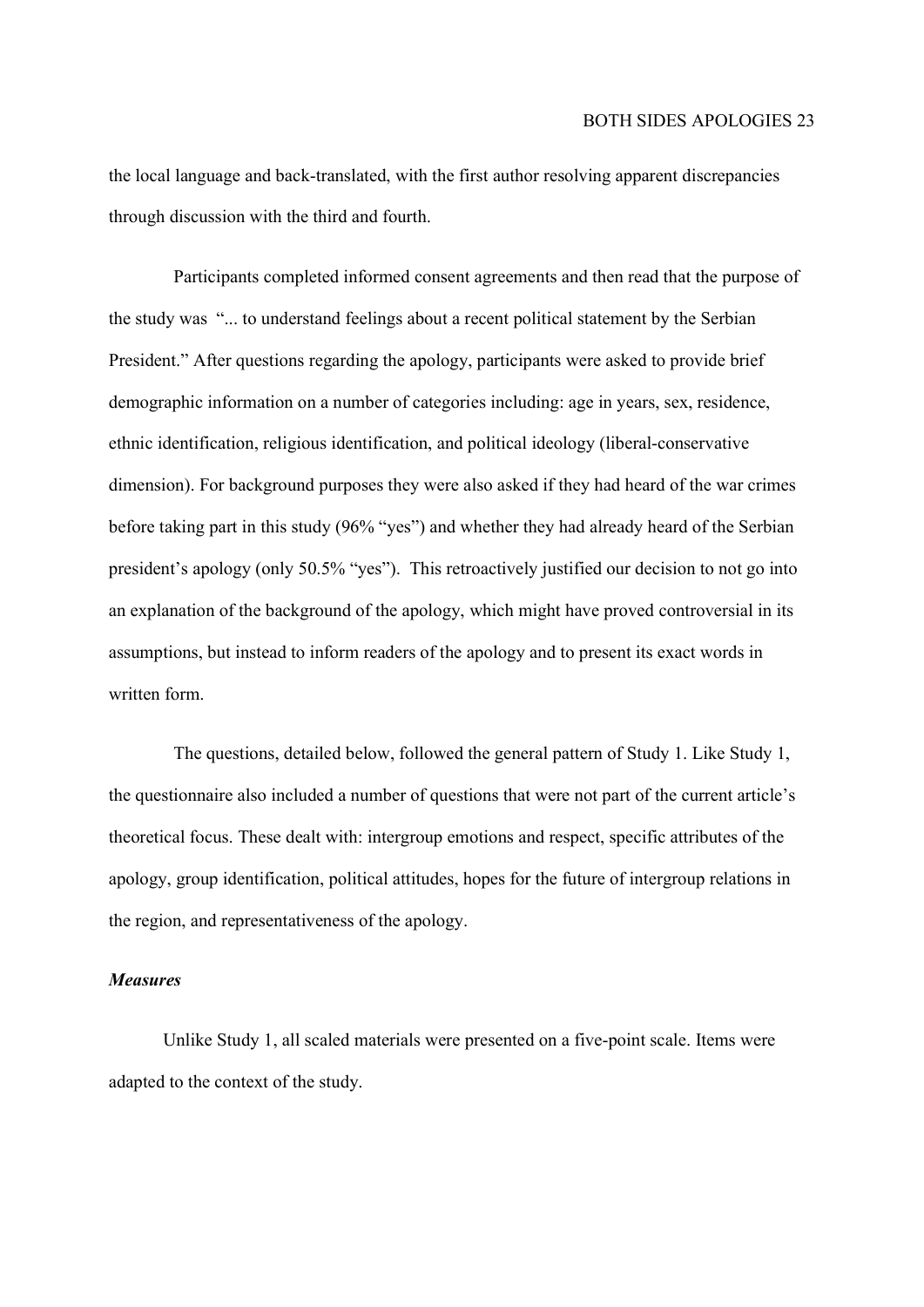**Main Outcome: Satisfaction.** Satisfaction with the apology was measured adapting two focal items from Study 1 (i.e. "How satisfied are you with the apology of the Serbian President for the war crimes in Bosnia-Herzegovina?"; "How pleased are you with the apology of the Serbian President for the war crimes in Bosnia-Herzegovina?") together with seven novel evaluative semantic differential items ("inadequate/adequate," "unfair/fair," "unjust/just," "insufficient/sufficient," "bad/good," "harmful/helpful," "negative/positive").

However, in factor analysis (maximum likelihood, Varimax rotation), none of the novel evaluative items loaded higher than .5 on the same factor as the two focal items, without also loading higher than .5 on a second factor, which the focal items did not load on higher than .26. Therefore, we calculated "satisfaction" from only the two original-type items, which were most comparable to Study 1's ( $r = .60$ ,  $N = 183$ ). Group means for evaluation are presented as a matter of peripheral interest, based on the seven other items ( $\alpha$  = .86, N = 175).

Serb Image Improvement. All six image improvement items were retained and adapted. The scale demonstrated poor internal reliability ( $\alpha$  = .57, N = 182). A factor analysis showed that the single item "look worse as a nation" accounted for 39% of variance, and a second factor accounting for 18% had three items loading above .50: "affect reputation among Bosniaks", "affect reputation in other countries" and "affect the moral standing of the Serbs." We thus analyzed the "look worse" item separately as "negative image", as well as the three "positive image" items forming a scale with  $\alpha = 73$ . The other two items did not load on either factor well and were excluded.

Apologiser Group (Serbian/Bosnian Serb) Power. Of Study 1's six items about change in British power, five items were kept that assessed perceived power impact upon the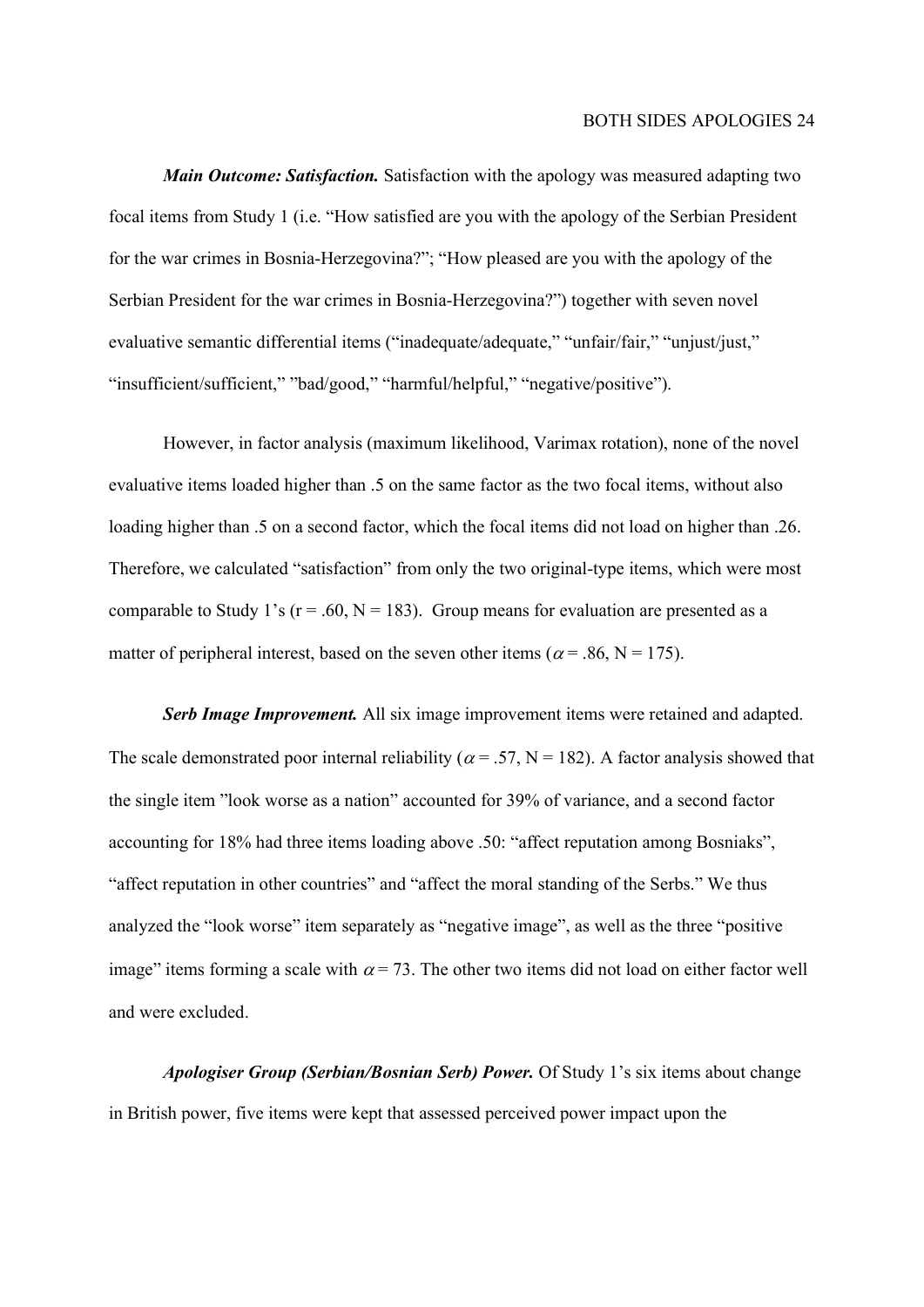apologising, perpetrator groups, variously defined as Serbs (i.e. "Serbs would feel empowered by the apology"; "Because of the apology, the Serbs have gained political leverage"), Serbians ("The apology will lead to many Serbian citizens questioning their own government's military actions in the past", reverse coded); and Bosnian Serbs ("By apologising, Bosnian Serbs from RS have lost some political influence over Bosniaks in BH", (reverse coded; "By apologising, Bosnian Serbs from RS have given up some control over the political situation in BH", reverse coded). In these items "RS" would be understood to mean the semi-autonomous Serbian Republic within the Bosnian state (BH) rather than the larger Serbian state. The relative influence item was omitted.

Upon analysis, these items had poor cohesion ( $\alpha = .24$ ) and a subsequent factor analysis by the same method used for the image items showed the two items mentioning Bosnian Serbs' loss of power forming one coherent factor ( $r = .60$ ). The three other items about Serbs/Serbians did not load strongly on the second factor and the best two-item factor that could be formed had an item correlation of only .27. Therefore, and for comparability with the similar items that ended up being used in Study 1, we took only the two items of Bosnian Serb loss of power (reversed) to form this scale.

Recipient Group (Bosniak) Power. Four out of five of Study 1's victim (Catholic) empowerment items were adapted towards Bosniaks, omitting the relative influence item. The four-item scale demonstrated poor internal reliability ( $\alpha$  = .56, N = 178), but after eliminating "Bosniaks feel empowered" reliability improved to .74, so the three-item scale was used.

**Obligation Shifting.** The same five items as in Study 1 were adapted, with good internal reliability ( $\alpha$  = .82, N = 182).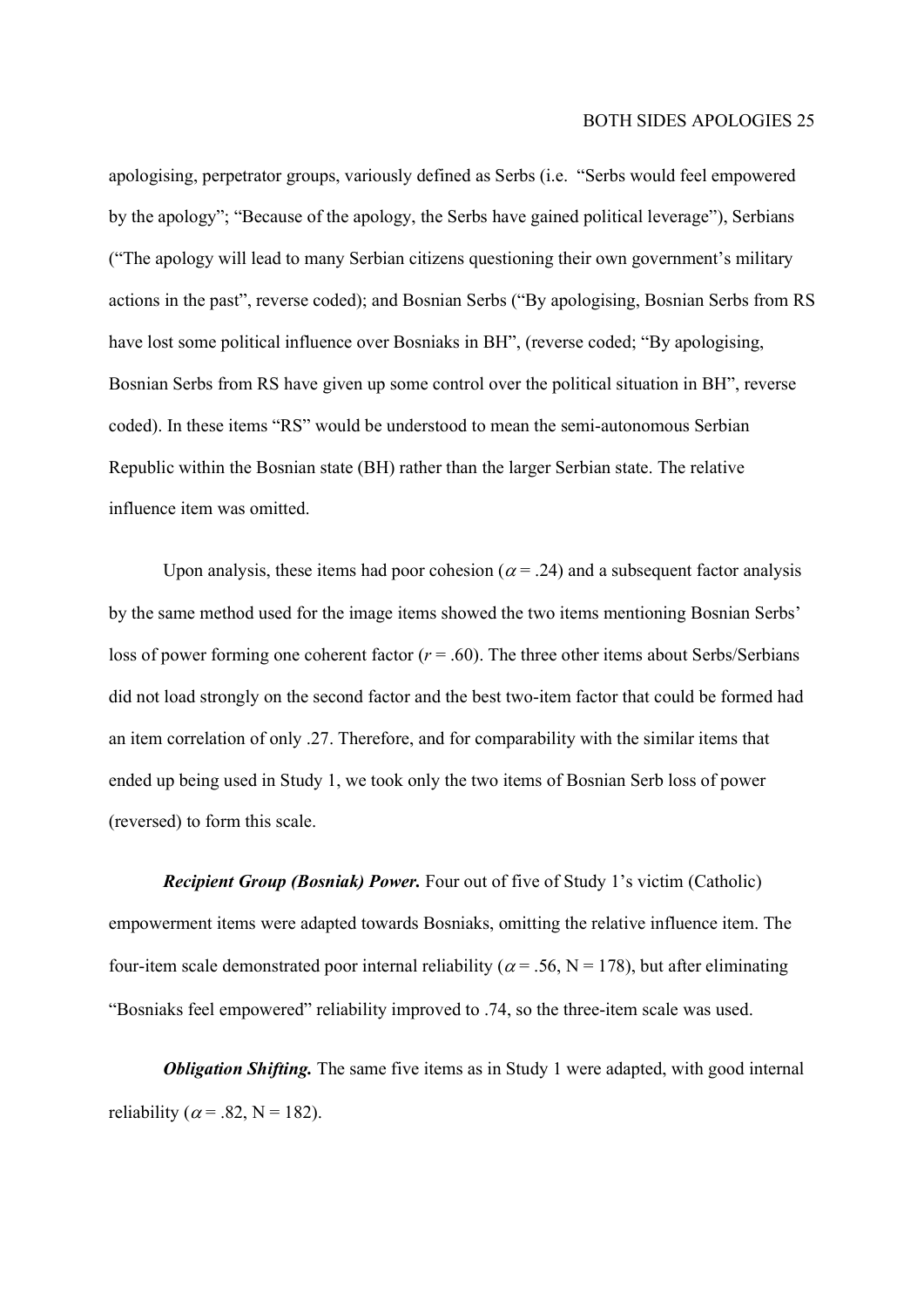#### Results and Discussion

#### Mean Differences Among Groups

Table 3 shows means, standard deviations and t-test results comparing apologiser (Serb) and recipient (Bosniak) groups. None of these effects changed significance level when introducing participant age as a covariate in ANCOVA, so these differences cannot be attributed to the slight (1 year) difference in age between the samples.

| Variable              | Mean $(SD)$ :<br>Serb | Mean $(SD)$ :<br><b>Bosniak</b> | t value $(df)$           | $\boldsymbol{p}$ | Effect<br>size d |
|-----------------------|-----------------------|---------------------------------|--------------------------|------------------|------------------|
| Satisfaction          | 2.13(1.08)            | 2.72(1.10)                      | $t(182) = -3.38 < 0.001$ |                  | $d = .54$        |
| (Evaluation)          | 2.68(1.01)            | 3.05(0.80)                      | $Z = -2.48$              | .013             | $r = .23$        |
| Serb image (negative) | 2.49(1.47)            | 2.11(1.07)                      | $Z = -1.14$              | .256             | $r = .11$        |
| Serb image (positive) | 2.97(0.93)            | 2.96(0.41)                      | $Z = -0.67$              | .502             | $r = .06$        |
| Serb power change     | 3.34(1.17)            | 3.67(1.11)                      | $-1.81(182)$             | .073             | 0.27             |
| Bosniak power change  | 2.93(1.08)            | 2.13(0.85)                      | 4.90(182)                | < .001           | 0.73             |
| Obligation shifting   | 3.08(0.93)            | 1.99(0.79)                      | 7.60(182)                | < 0.001          | 1.13             |

#### Table 3: Mean differences, Study 2

Note: Scales are 1 to 5. Due to unequal N between groups, if Levene's test showed heterogeneity of variance at  $p < 0.05$ , z-values from Mann-Whitney nonparametric statistics are reported instead of t-tests, with rank-biserial r for effect size.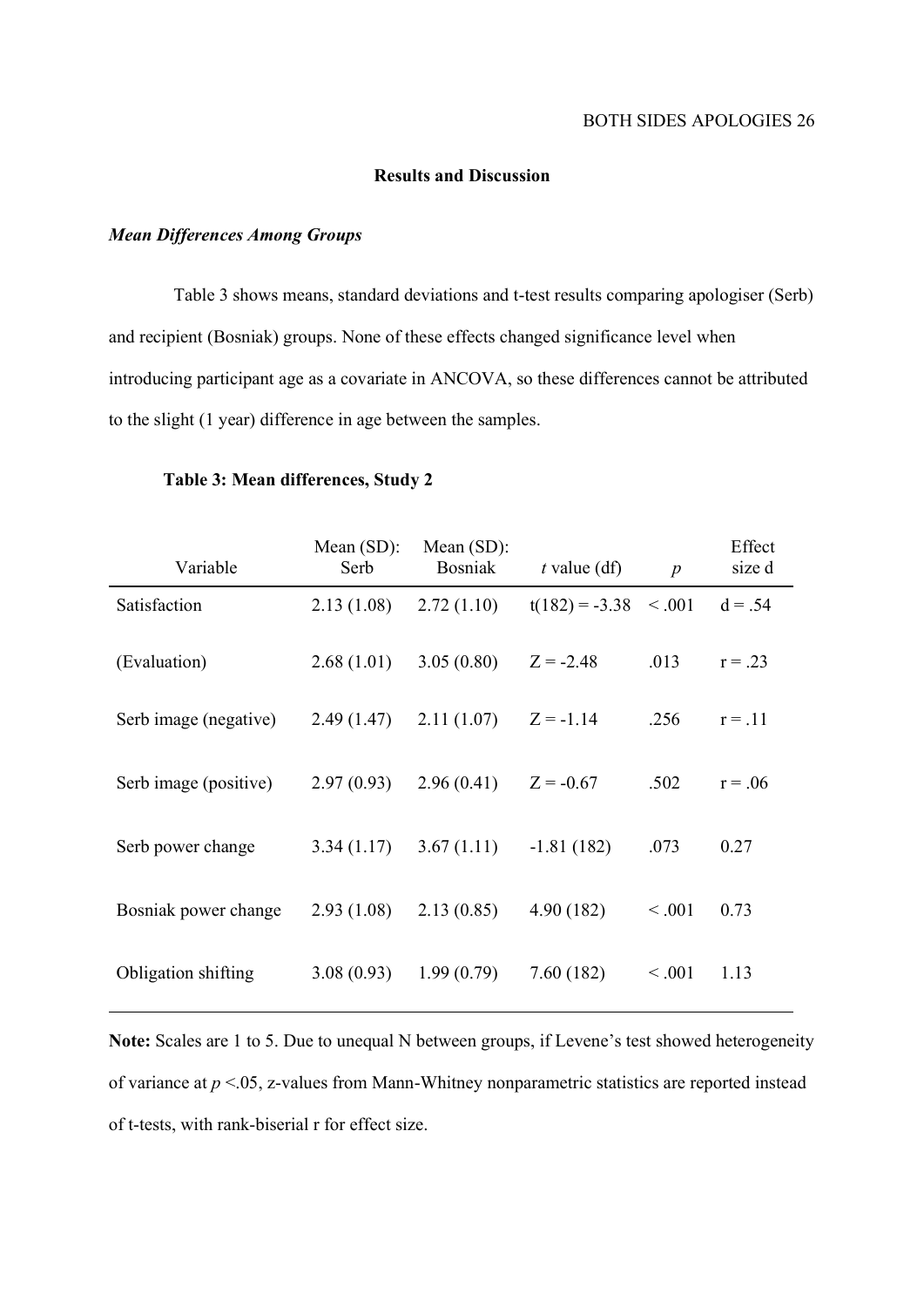As in Study 1, we conducted a GLM with satisfaction as dependent variable, and as predictors, group, five goal variables and their interactions with group. Table 4 shows the results.

Table 4: General linear model predicting Study 2 satisfaction from group, five grouprelevant goals, and group's interaction with each goal.

| Predictor                     | F(1, 171) | $\boldsymbol{p}$ | Effect size<br>$\eta^2$ <sub>p</sub> |
|-------------------------------|-----------|------------------|--------------------------------------|
| Group                         | 0.04      | .842             | .00                                  |
| Serb image (negative)         | 2.95      | .088             | .02                                  |
| Serb image (positive)         | 5.47      | .020             | .03                                  |
| Serb power change             | 1.55      | .215             | .01                                  |
| Bosniak power change          | 4.24      | .041             | .02                                  |
| Obligation shifting           | 12.23     | .001             | .07                                  |
| Serb image (negative) x Group | 0.82      | .366             | .01                                  |
| Serb image (positive) x Group | 0.05      | .829             | .00                                  |
| Serb power x Group            | 0.24      | .627             | .00                                  |
| Bosniak power x Group         | 0.40      | .528             | .00                                  |
| Obligation shifting x Group   | 1.31      | .254             | .01                                  |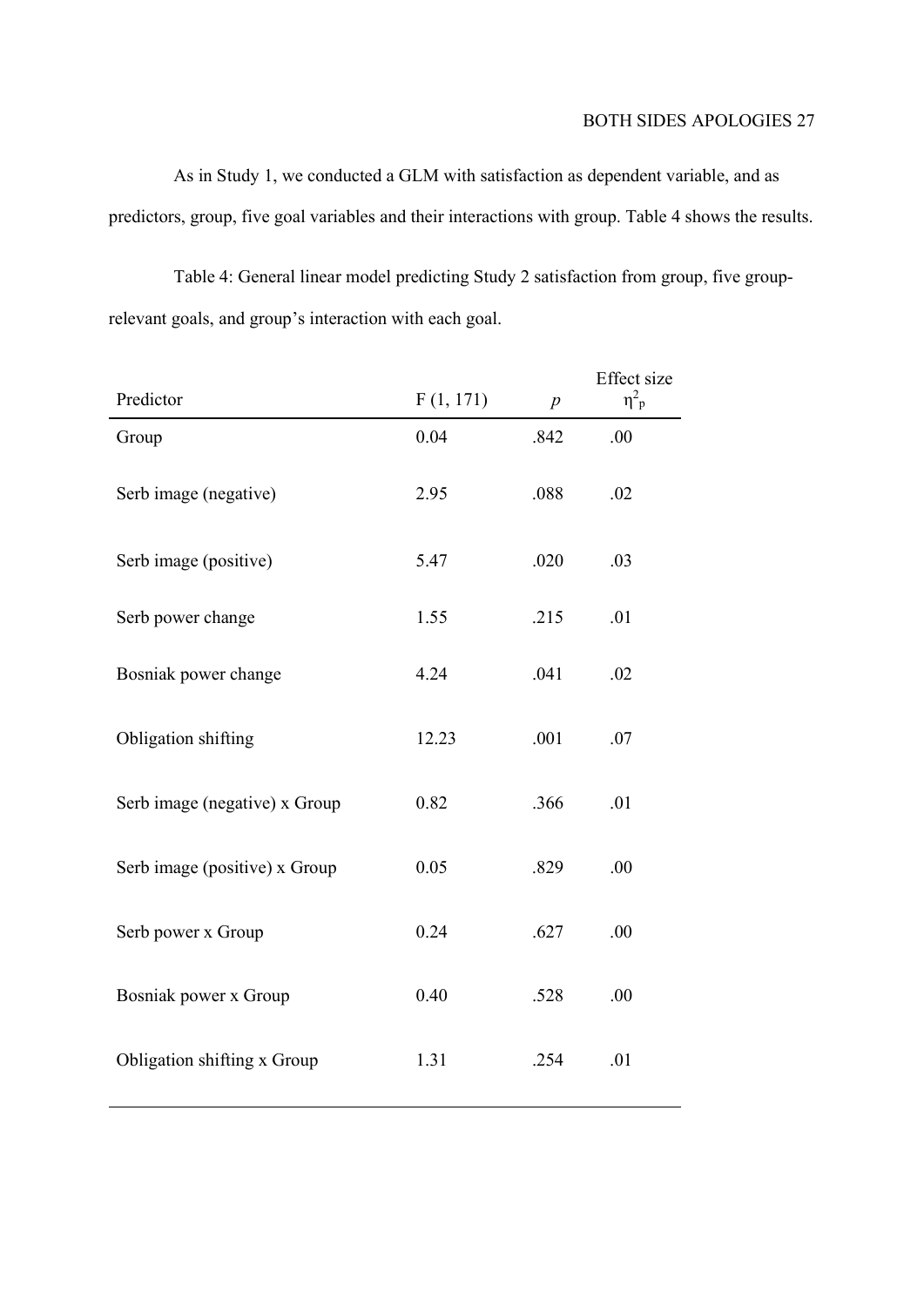Across the whole sample, satisfaction was predicted most strongly by obligation shifting and positive image consequences for Serbs, and marginally by negative image consequences for Serbs. Power shift toward Serbs did not predict satisfaction, but power shift toward Bosniaks did. As before, the model completely accounted for group differences in satisfaction, which were not significant controlling for all other effects. Here as well we found no significant interaction effects with group. Parameter estimates showed that all goal variables predicted satisfaction in a positive direction, except for negative image, which was negatively related to satisfaction.

When age was entered as a covariate, obligation shifting remained a significant predictor, F (1, 168) = 10.39, p < .001,  $\eta^2$ <sub>p</sub> = .06, and so did positive image, F (1,171) = 6.30, p = .013,  $\eta^2$ <sub>p</sub> = .04. However, negative image was no longer significant,  $F(1,171) = 1.27$ ,  $p = .262$ ,  $\eta^2 p = .01$ , and power for Bosniaks was no longer significant,  $F(1,171) = 2.67$ ,  $p = .106$ ,  $\eta_p^2 = .02$ . All nonsignificant predictors remained that way.

#### Discussion

On the first research question, the Balkan apology showed the opposite direction of preferences than Study 1: the Bosniak group, recipients of the apology, was more satisfied with it than the apologizing Serb group was. The groups did not differ in their expectations for change in Serb image or power, but Serbs saw relatively more power gain for Bosniaks than Bosniaks themselves did. These findings differed from Study 1 where apologiser group members saw more image improvement and power decrease for their own group, while views of recipient power change were the same. As in Study 1, however, recipients also refused to endorse obligation shifting based on the apology, more so than apologisers. This was the strongest group difference, with a conventionally large effect size.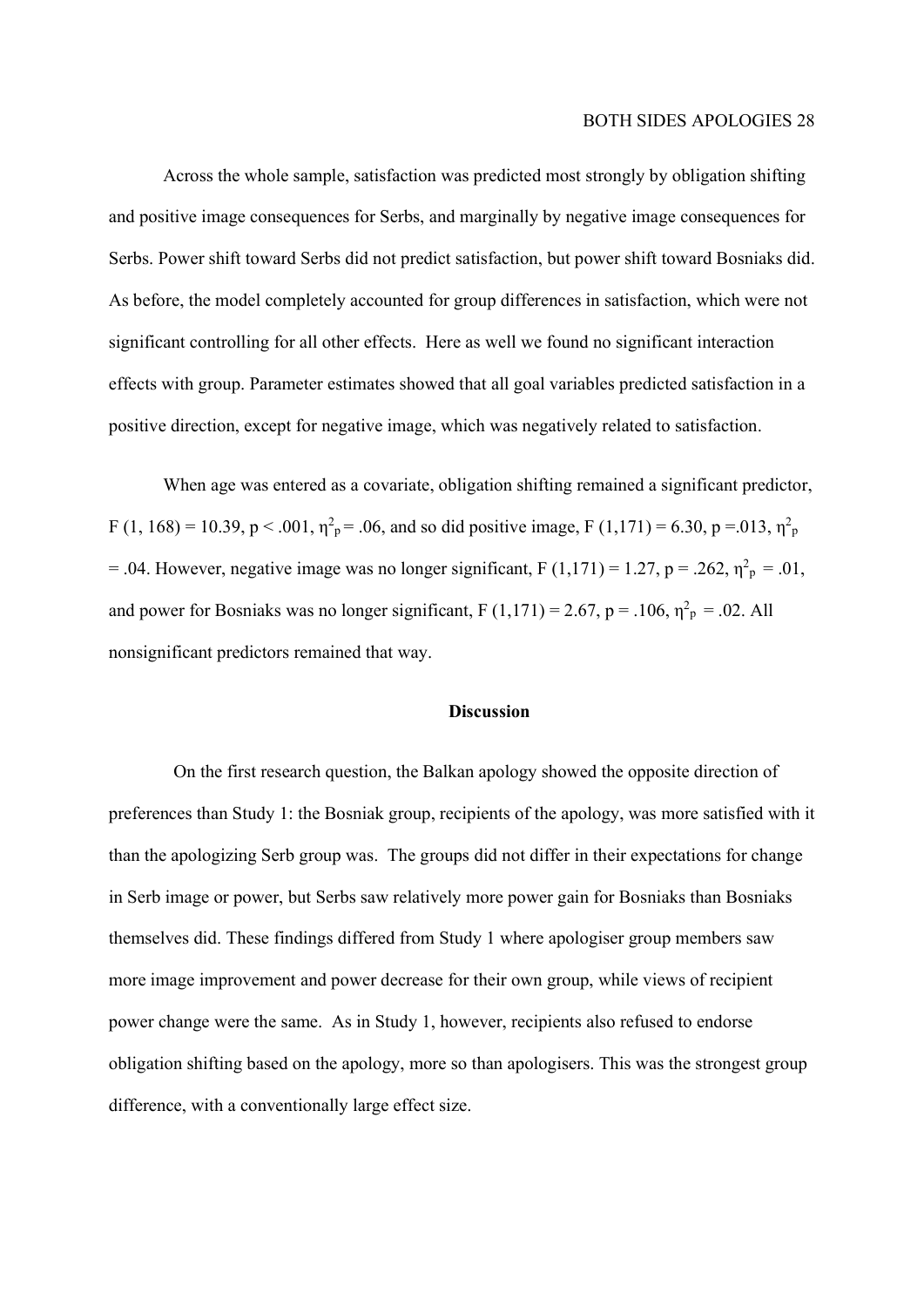Thus, addressing the second research question, the goals were differently evaluated by the groups in a way partially at variance with their relative overall evaluation of the apology. Specifically, apologizers' higher evaluation of the apology's empowerment of the recipients did not match their overall lower evaluations of the apology, suggesting that they disagreed with the goal of empowerment. As we further explain in the General Discussion, these differences might partially be explained by different political responses to historic wrongdoings marked by either public acknowledgment of historic wrongdoings (Great Britain) vs. denial (Serbia). As in Study 1, however, H1 and H2 were not confirmed due to a lack of interactions with group. This sample size was somewhat higher than the other study – we had 79% power to detect a standardized interaction effect of  $\eta^2$ <sub>p</sub> = .04, corresponding to a conventionally small-to medium effect, and 99% power to detect a  $\eta^2$ <sub>p</sub> = .09, corresponding to a medium effect. Overall, satisfaction had similar apology effects predictors as Study 1 -- apologiser image improvement, obligation shifting, and empowerment of the victim group. As far as our study could establish, the two groups were using similar criteria for satisfaction.

#### General Discussion

As in the mixed results of previous literature comparing the responses of apologiser and recipient group to proposed apologies, these two studies focusing on reactions to actual apologies found different patterns of relative satisfaction. In Northern Ireland, Cameron's apology was seen more positively by the English than by the Nationalist Irish, parallel to studies such as Shnabel et al. (2015) which found greater apologiser than recipient support for the apology. However, in Serbia and Bosnia, Nikolić's apology was seen more positively by Bosniak than by Serb participants, parallel to studies such as Wohl et al. (2013) and Hornsey et al. (2017) which found more support for a proposed collective apology among recipient group members.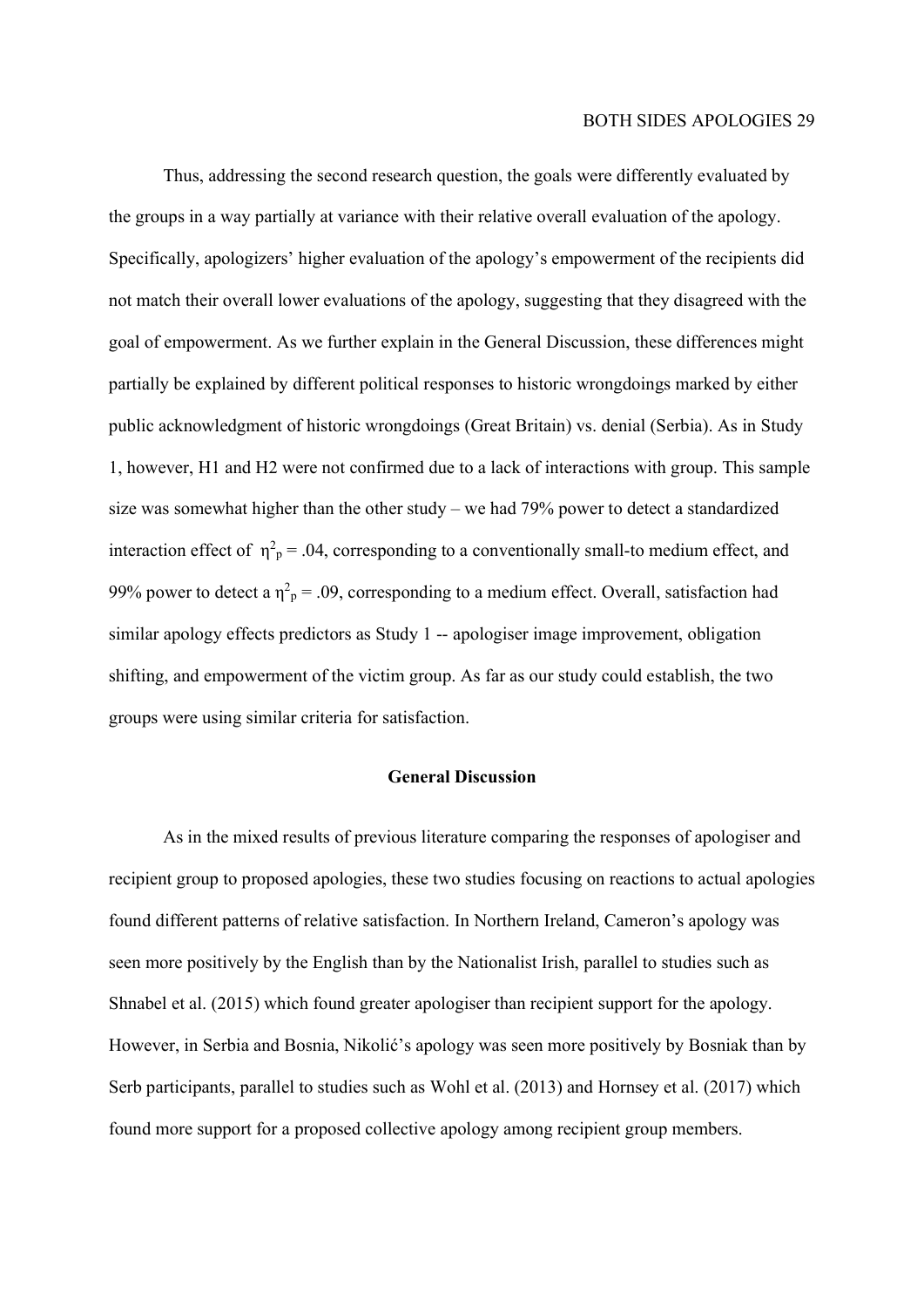This pattern is particularly interesting because on some other dimensions, Serbs and Bosniaks showed reversed evaluations of the apology. For example, compared to Bosniaks, Serbs thought the apology would do more to empower Bosniaks and to shift obligation to them. These reversals of the general evaluative trend of ingroup favouritism made it particularly important to look at the dimensions of apology evaluation as predictors of satisfaction.

With the group-specific apology goals as predictors -- image improvement, group empowerment, and obligation shifting -- there were consistent effects found across the two apologiser groups, which also supported the findings of Zaiser and Giner-Sorolla (2013) about apologiser satisfaction, and the general perspective of the Needs-Based Model on transgressor groups. In both studies, the main predictors of satisfaction with the apology were how much it improved the apologizer group's image, and how much it was seen to effectively shift obligation to the recipient group. However, the Needs-Based Model's original predictions that apologiser group satisfaction would be more related to morally relevant image and obligation factors, and recipient group more related to perceived empowerment, were not supported.

Limitations in the method of these studies should also be acknowledged. Study 1 ended up with fewer participants than we would have liked, considering the restrictions on group identification, as well as a substantial rate of non-response to questions. While most of our measures showed differences between groups, some quite large, we cannot be sure that the nonsignificant differences would have stayed different in a larger sample. The method of recruitment, while capturing a larger part of the general population than Study 2's, also proceeded by voluntary participation and transmission and so might have captured more politically engaged people than otherwise. While larger and more systematic, this student sample was also generally liberal, young, and mostly without political memories of the time period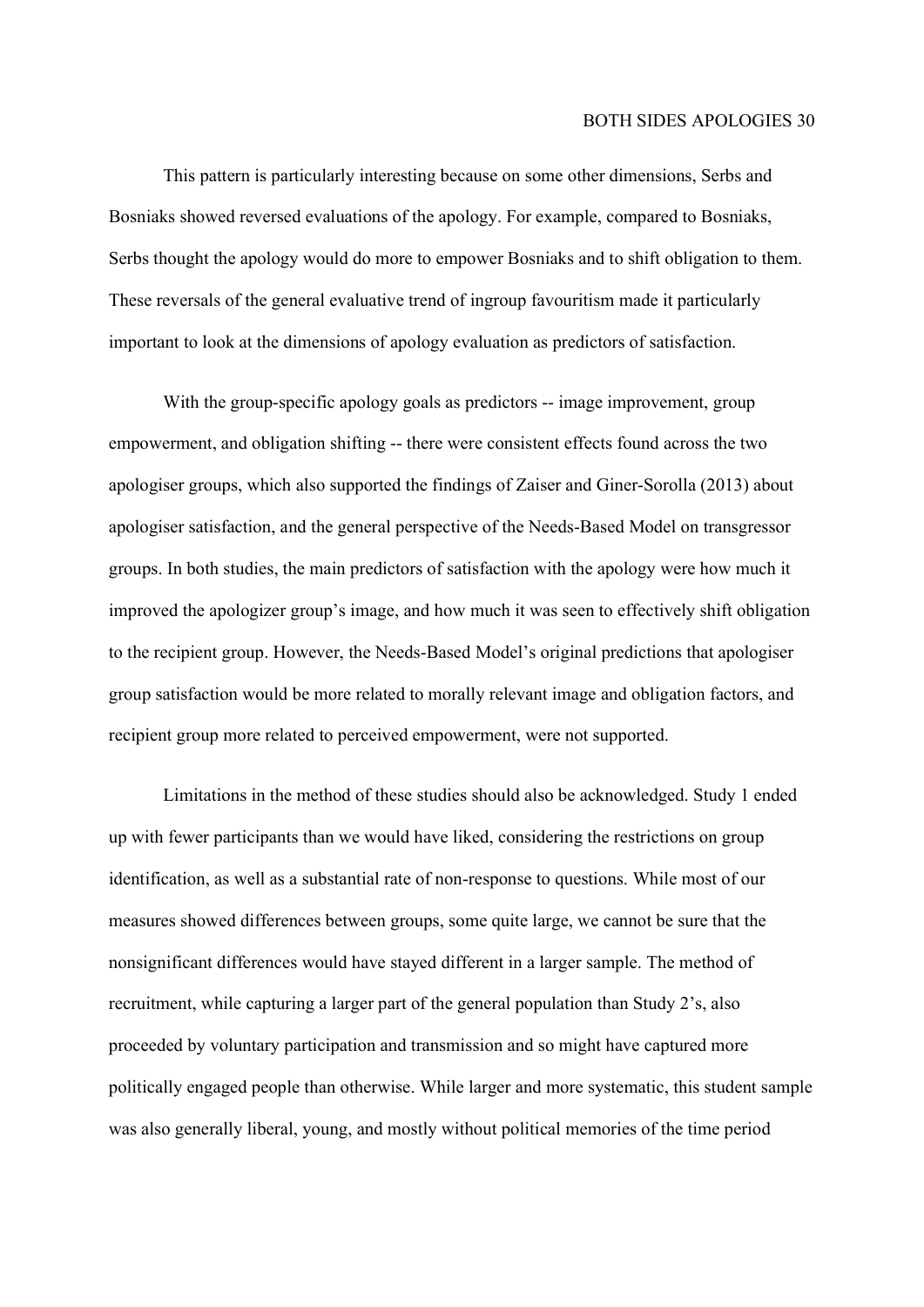covered in the apology. Small sample sizes may also have influenced the lack of significant interactions by group found in both studies. Any future effort to confirm and extend these findings should strive for large, representative samples as much as feasible.

Also, a number of the scales, especially in the Balkan samples, had low reliability and so had to be adjusted by casting out unreliable items. In the main analyses (as opposed to auxiliary) the most problematic items had to do with power. We acknowledge that further scale development would be useful in studying these concepts. Many of the concepts measured (for example, power) may also differ dramatically in their interpretation based on the cultural, historical, and political context of the event and groups involved. For example, in Study 1, transgressor (British) power items demonstrated poor reliability. However, concepts of "power" covered were comprehensive and included empowerment as well as gain and loss of control and influence. Ultimately, only those items which focussed on loss of control and influence were included in the scale. The concept of power itself that is of most concern may be highly dependent on the existing power dynamic and relationship between the two groups. Additionally, in Study 2, cultural and translation of items developed for a British/Irish context may not have always migrated successfully. Future research should consider developing and validating scales that can be used cross-contextually.

Our results together with the previous literature show the limits of the social psychology literature in striving for nomothetic solutions, general rules that apply to all situations. The extreme complexities of intergroup injustices, ongoing conflicts, and the apologetic statements that address them, present a bewildering array of variables in which differences in dynamics should be anticipated as much as similarity. Here, we offer some speculative thoughts about the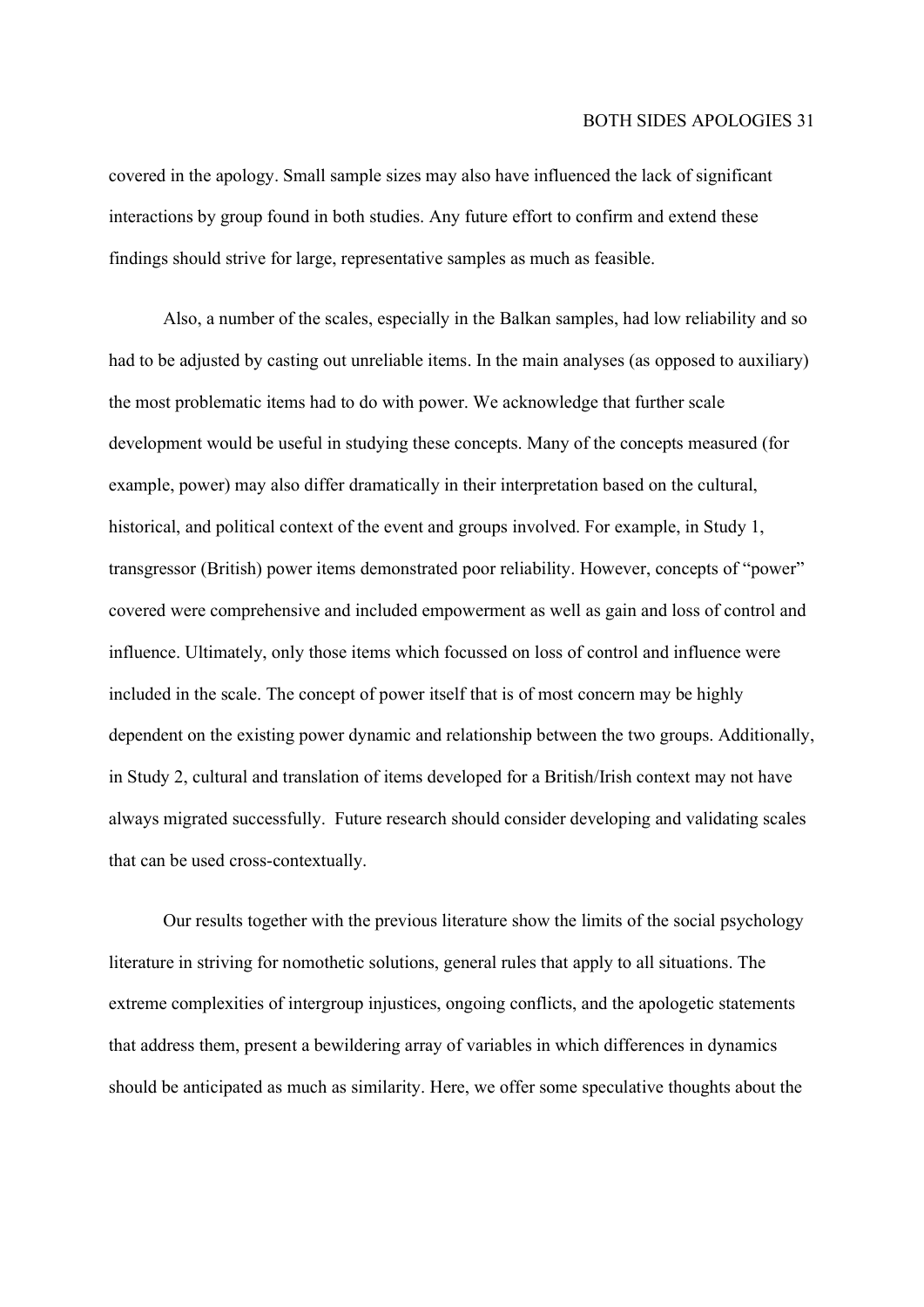reasons for the inconsistency between settings, and where we might instead look to explain the responses of recipient groups theoretically.

A striking difference between the two situations studied is in the position of the apologising group. Whereas in 2010 Great Britain was a secure world power, whose public had for a long time supported withdrawal of forces from Northern Ireland and a peaceful solution there (Hayes & McAllister, 1996), both Serbia and the Bosnian Serbs were more likely to feel insecure about their role relative to Bosniaks and the past history of war crimes in Bosnia. In contrast to general British support for peace and reconciliation in Northern Ireland, public opinion in Serbia has been sceptical toward the reconciliation process regarding Bosnia, in particular toward international criminal prosecutions (Orentlicher, 2018). A common belief has been that Serbs are unjustly viewed abroad as the sole villains, while victimization of Serbs in Bosnia is not acknowledged (Klarin, 2009).

The ground conditions thus may not have been as favourable among Serbs, as among English, for the acceptance of an ingroup apology as appropriate to a past national role as wrongdoer. Indeed, beliefs about ingroup collective victimhood often preclude acknowledgement of ingroup wrongdoing and inhibit support for steps to redress it (e.g., Hirschberger et al., 2016; Noor et al., 2017; Schori-Eyal et al., 2017). Thus, beliefs about the appropriateness of the apology in the first place might have overshadowed beliefs about its content or effects in explaining differences between the two groups studied.

Our items measuring the needs associated with victimized groups in the Needs-Based Model might also have been too focused on literal shifts of political power and influence. The Needs-Based Model, in most of its formulations, also recognizes the importance of recognition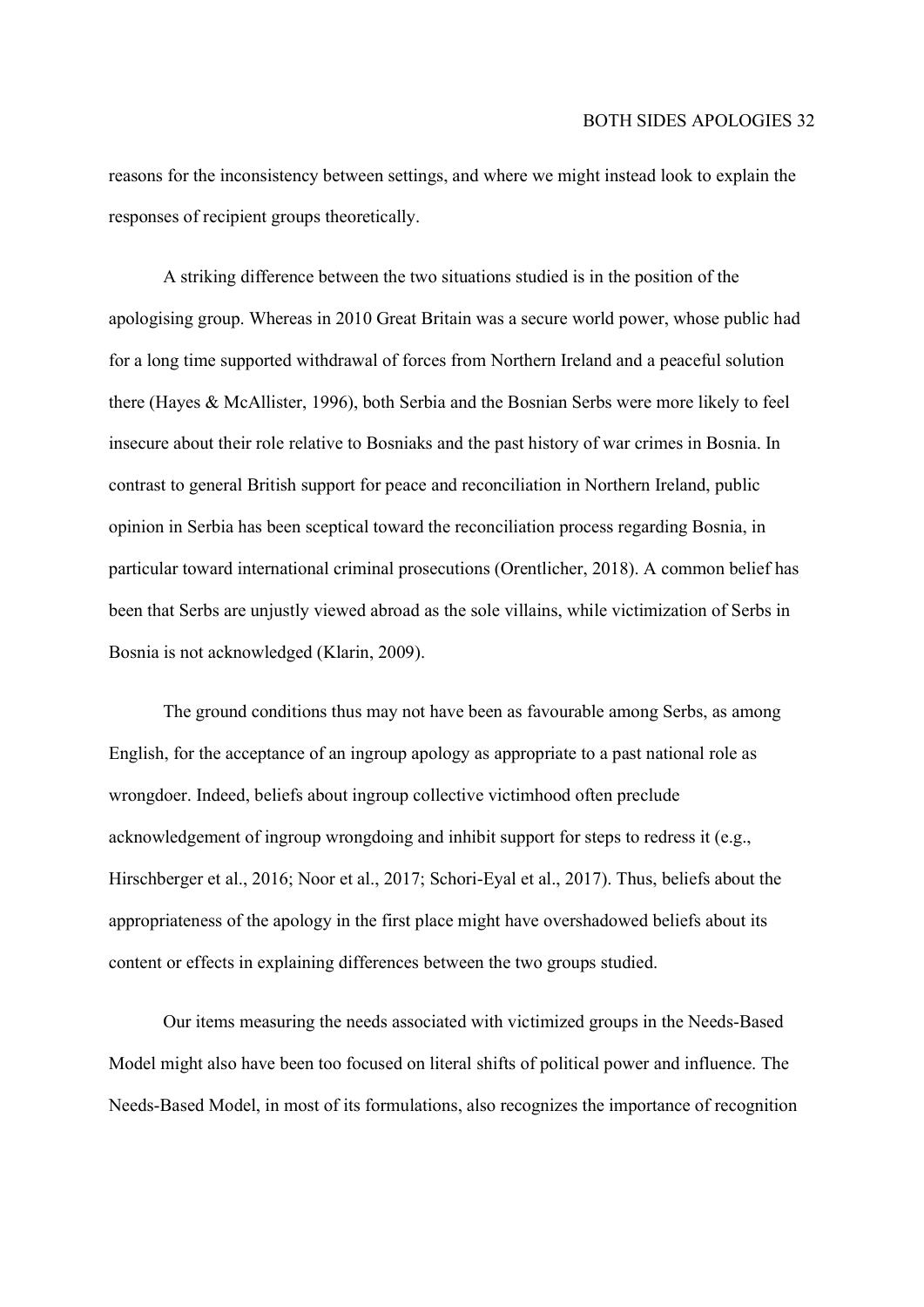as a form of symbolic power for victimized groups. Acknowledgement -- above all, of the victimized group's narrative of events -- has been shown to be critical in gaining acceptance of reconciliation efforts, in a number of research studies published after these data were collected (e. g., Vollhardt et al., 2014; Hameiri & Nadler, 2017). Future research in this line should certainly measure both perceived acknowledgment of the recipients' point of view as a content characteristic, and increased public acknowledgement as a potential effect of the apology. These questions would have been especially helpful in dealing with the specifics of the Nikolić apology. While it promised little for the future, the statement did mark a striking reversal in his use of the previously denied term "war crimes" (without, however, using the stronger term "genocide"), partially acknowledging the Bosniak and international points of view.

Indeed, the factors that emerged in the present studies as general predictors of satisfaction – image improvement and obligation shifting – can also fit in to a revised view of needs in apologies, one based on a common currency of power. Image as a moral country is a form of diplomatic power that enables good will and in its absence courts international opprobrium. Rejecting an apology's effectiveness is to say that it will not benefit the country by improving its image. Rather, it will create the image of a weakling rather than of a moral actor if it goes too far, or alternatively the image of a weakly moral actor who values words, not deeds, if it does not go far enough. And likewise, rejecting the possibility that the apology will shift responsibility of acceptance to the injured group is to reject that the apology can be an effective rebalancing of power by satisfying the grudges of its recipients. In asking questions about apologies, then, "power" may have to be understood in these terms, rather than in naked questions about influence and clout.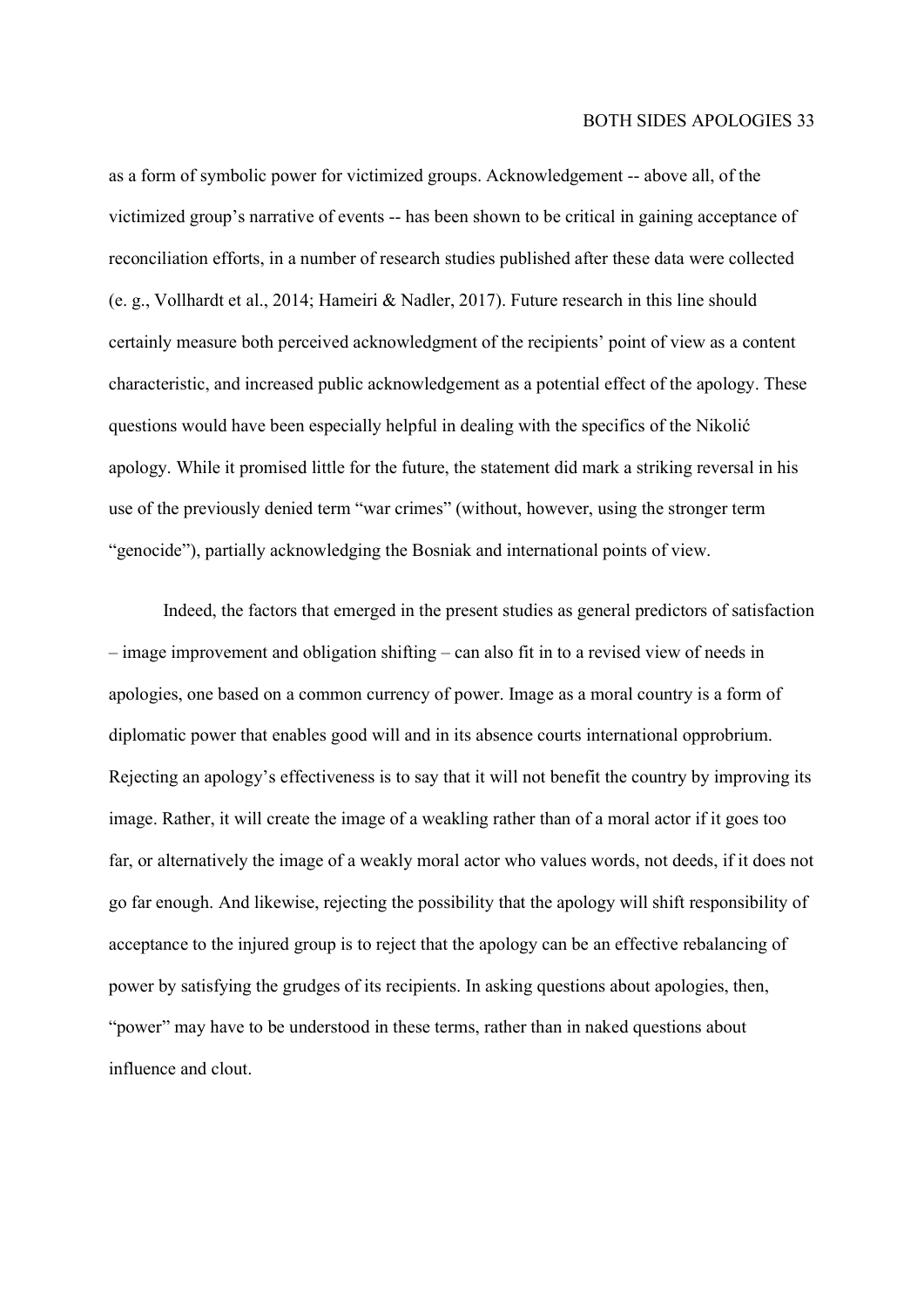To conclude, these two studies, despite their limitations, show that concerns about improving the apologizing group's moral image and ability to shift obligation, as well as empowerment, underlie satisfaction with political apologies. These predictors are not strikingly different for apologizer and recipient group members, and were found both in a situation where apologizer group members were more positive toward the apology than recipients, and in one where recipients were more positive. And finally, they hint at the complexity of situations in which groups receive apologies, under which the recipient group may approve of the apology more or less than the apologising group, and may do so on the grounds of similar or different criteria.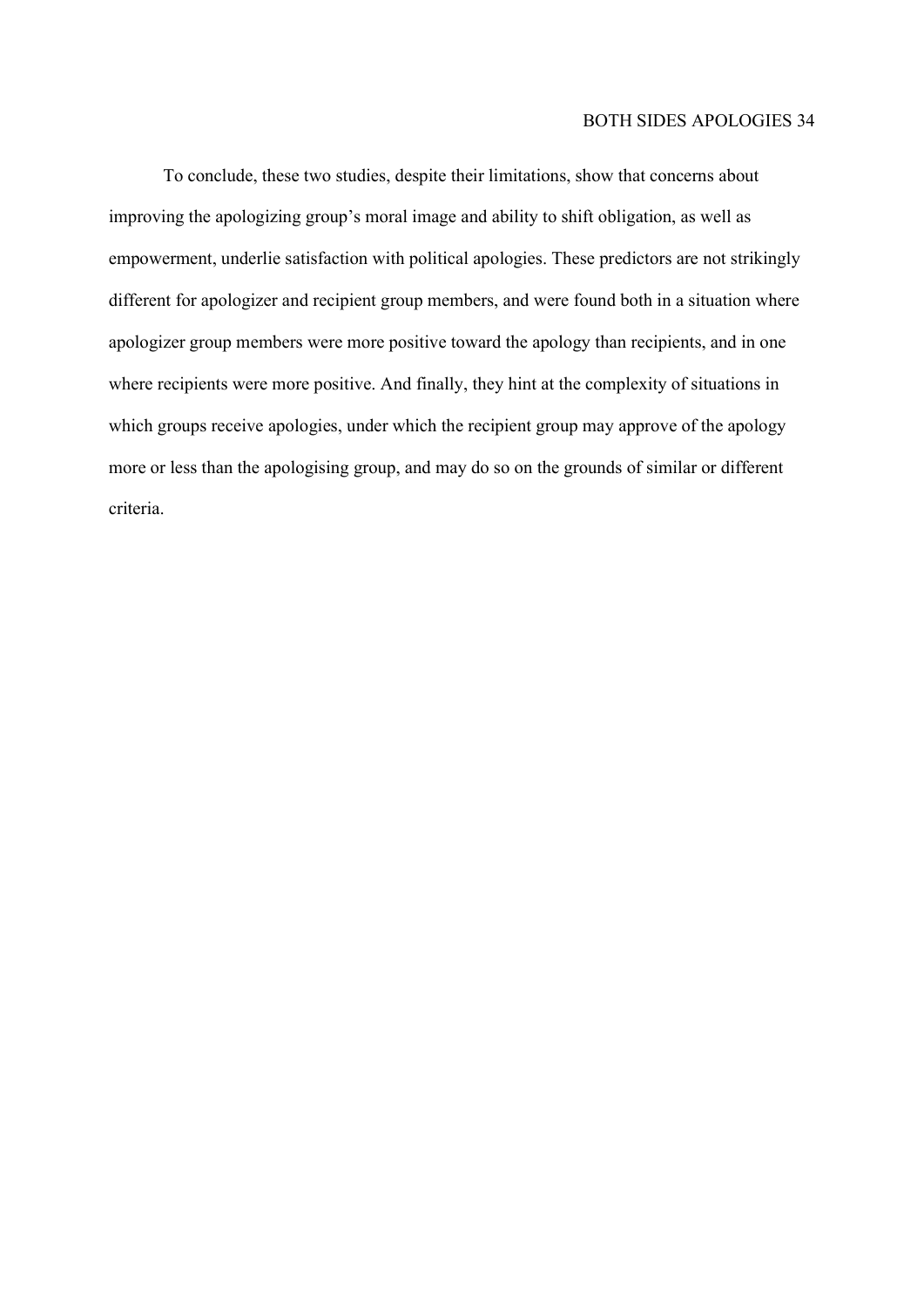#### References

- Amstutz, M. R. (2005). The healing of nations: The promise and limits of political forgiveness. Rowman & Littlefield.
- Auerbach, Y. (2004). The role of forgiveness in reconciliation. In Y, Bar-Sinan-Tov, Ed. From conflict resolution to reconciliation, pp. 149-175. Oxford University Press.
- Barlow, F. K., Thai, M., Wohl, M. J., White, S., Wright, M. A., & Hornsey, M. J. (2015). Perpetrator groups can enhance their moral self-image by accepting their own intergroup apologies. Journal of Experimental Social Psychology, 60, 39-50.
- BBC News (2020, 16 April). Coronavirus: EU offers 'heartfelt apology' to Italy. https://www.bbc.co.uk/news/world-europe-52311263
- Bentley, T. (2018). Colonial apologies and the problem of the transgressor speaking. Third World Quarterly, 39(3), 399-417.
- Blatz, C. W., & Philpot, C. (2010). On the outcomes of intergroup apologies: A review. Social and Personality Psychology Compass, 4(11), 995-1007.
- Bonensteffen, F., Zebel, S., & Giebels, E. (2020). Sincerity is in the eye of the beholder: Using eye tracking to understand how victims interpret an offender's apology in a simulation of victim–offender mediation. Frontiers in Psychology, 11, e1943.
- Čehajić-Clancy, S., & Brown, R. (2019). You say it best when you say nothing at all: Effects of reparation, apology and expressions of emotions on intergroup forgiveness. Peace and Conflict: Journal of Peace Psychology, 25(1), 61-71.
- Chapman, A.R. (2007). Truth commissions and intergroup forgiveness: The case of the South African Truth and Reconciliation Commissions. Peace and Conflict, 13(1), 51–69.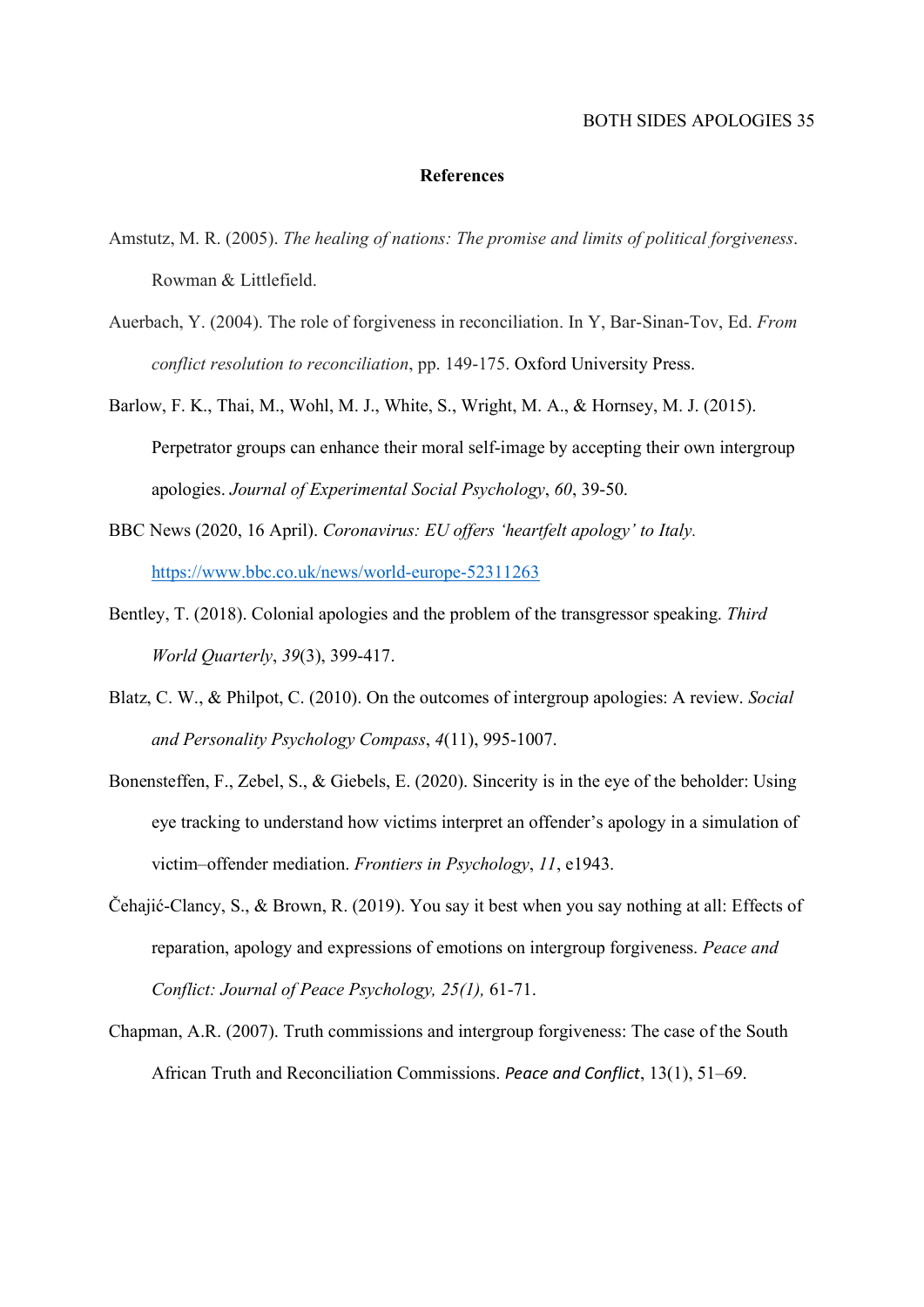- Denti, D. (2016). Sorry for Srebenica? Public apologies and genocide in the Western Balkans. In T. S. Andersen and B. Törnquist-Plewa (Eds.), Disputed memory: Emotions and memory politics in Central, Eastern and South-Eastern Europe (pp. 65-94). De Gruyter.
- Edwards, J. A., & Luckie, A. (2014). British Prime Minister David Cameron's apology for Bloody Sunday. Let's talk politics: New essays on deliberative rhetoric, 6, 115.
- Eisikovitz, N. (2012). Sympathy and inseparability. In van Stokkom, B., Doorn, N., & van Tongeren, P. (Eds.), Public forgiveness in post-conflict contexts (pp. 125-139). Intersentia Ltd.
- Frank, R. H. (1988). Passions within reason: The strategic role of the emotions. New York, NY: W. W. Norton and Co, Inc.
- Fraser, M. (2013). European integration and postwar political relations between Croatia and the Bosnian Croats and Serbia and the Bosnian Serbs. In T. J. Mabry et al. (Eds.), Divided nations and European integration (pp. 210-250), University of Pennsylvania Press.
- Hamber, B. (2007). Forgiveness and reconciliation: Paradise lost or pragmatism? Peace and Conflict: Journal of Peace Psychology, 13(1), 115–125.
- Hareli, S., & Eisikovits, Z. (2006). The role of communicating social emotions accompanying apologies in forgiveness. Motivation and Emotion, 30, 189-197. doi: 10.1007/s11031-006- 9025-x.
- Harris, S., Grainger, K., & Mullany, L. (2006). The pragmatics of political apologies. Discourse & Society, 17(6), 715-737.
- Hayes, B. C., & McAllister, I. (1996). British and Irish public opinion towards the Northern Ireland problem. Irish Political Studies, 11(1), 61-82.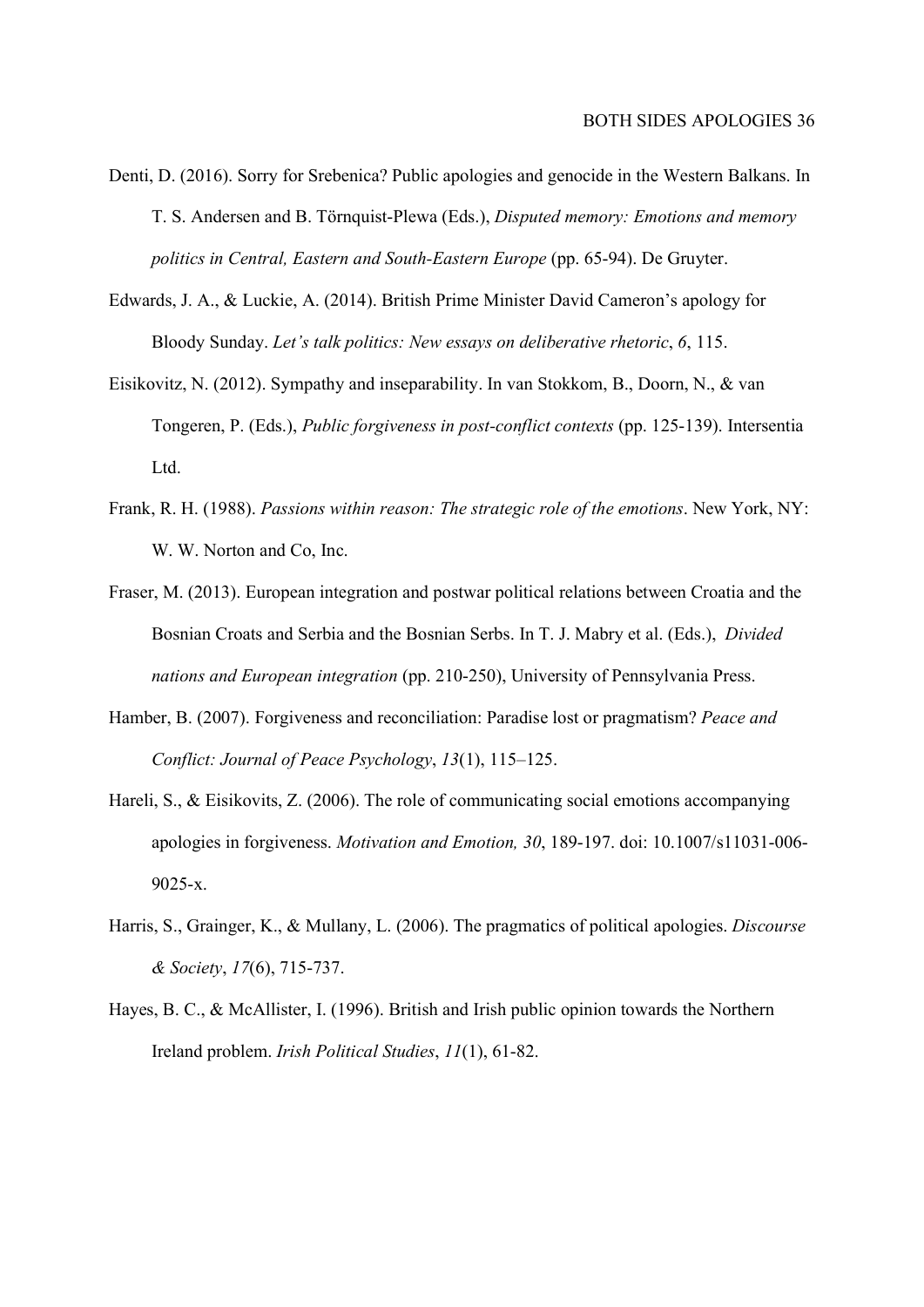- Hornsey, M. J., & Wohl, M. J. (2013). We are sorry: Intergroup apologies and their tenuous link with intergroup forgiveness. European Review of Social Psychology, 24(1), 1-31.
- Hornsey, M. J., Okimoto, T. G., & Wenzel, M. (2017). The appraisal gap: Why victim and transgressor groups disagree on the need for a collective apology. European Journal of Social Psychology, 47(2), 135-147.
- Hornsey, M. J., Wohl, M. J., Harris, E. A., Okimoto, T. G., Thai, M., & Wenzel, M. (2019). Embodied remorse: Physical displays of remorse increase positive responses to public apologies, but have negligible effects on forgiveness. Journal of Personality and Social Psychology, 119(2), 367-389.
- Kachanoff, F. J., Caouette, J., Wohl, M. J., & Taylor, D. M. (2017). Allowing the victim to draw a line in history: Intergroup apology effectiveness as a function of collective autonomy support. European Journal of Social Psychology, 47(6), 663-676.
- Karunaratne, K., & Laham, S. M. (2019). Social dominance orientation predicts opposition to hierarchy-attenuating intergroup apologies. Personality and Social Psychology Bulletin, 45(12), 1651-1665.
- Klarin, M. (2009). The impact of the ICTY trials on public opinion in the former Yugoslavia. Journal of International Criminal Justice, 7(1), 89-96.
- Levi , D. L. ( 1997 ). Role of apology in mediation . New York University Law Review , 72 , 1165 – 1211
- Mifune, N., Inamasu, K., Kohama, S., Ohtsubo, Y., & Tago, A. (2019). Social dominance orientation as an obstacle to intergroup apology. PloS one, 14(1), e0211379.

Nobles, M. (2008). The politics of official apologies. Cambridge University Press.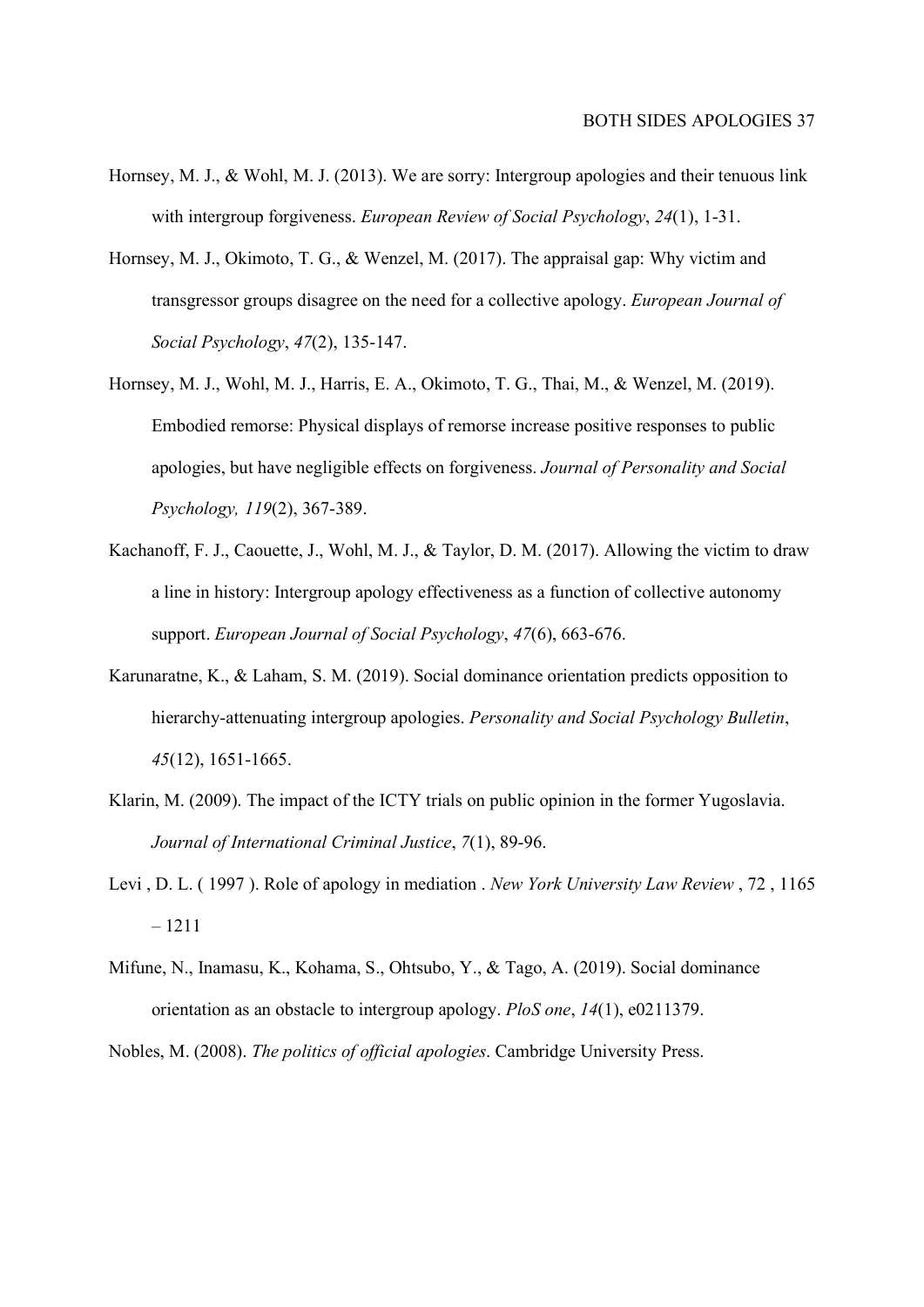- Noor, M., Vollhardt, J. R., Mari, S., & Nadler, A. (2017). The social psychology of collective victimhood. European Journal of Social Psychology, 47(2), 121–134.
- Nytagodien, R., & Neal, A. (2004). Collective trauma, apologies, and the politics of memory. Journal of Human Rights, 3(4), 465-475.
- Orentlicher, D. (2018). Some Kind of Justice: The ICTY's Impact in Bosnia and Serbia. Oxford University Press.
- Páez, D. (2010). Official or political apologies and improvement of intergroup relations: A neo-Durkheimian approach to official apologies as rituals. Revista de Psicología Social, 25(1), 101-115.
- Reimann, N. (2020, June 14). No, police officers didn't wash protesters' feet in North Carolina. Forbes. https://www.forbes.com/sites/nicholasreimann/2020/06/14/no-police-officersdidnt-wash-protesters-feet-in-north-carolina/
- Rosenstock, S., & O'Connor, C. (2018). When it's good to feel bad: An evolutionary model of guilt and apology. Frontiers in Robotics and AI, 5, 9.
- Schori-Eyal, N., Klar, Y., Roccas, S., & McNeill, A. (2017). The shadows of the past: Effects of historical group trauma on current intergroup conflicts. Personality and Social Psychology Bulletin, 43(4), 538–554. https://doi.org/10.1177/0146167216689063
- Shnabel, N., & Nadler, A. (2008). A needs-based model of reconciliation: satisfying the differential emotional needs of victim and perpetrator as a key to promoting reconciliation. Journal of Personality and Social Psychology, 94(1), 116-132.
- Shnabel, N., & Nadler, A. (2015). The role of agency and morality in reconciliation processes: The perspective of the needs-based model. Current Directions in Psychological Science, 24(6), 477-483.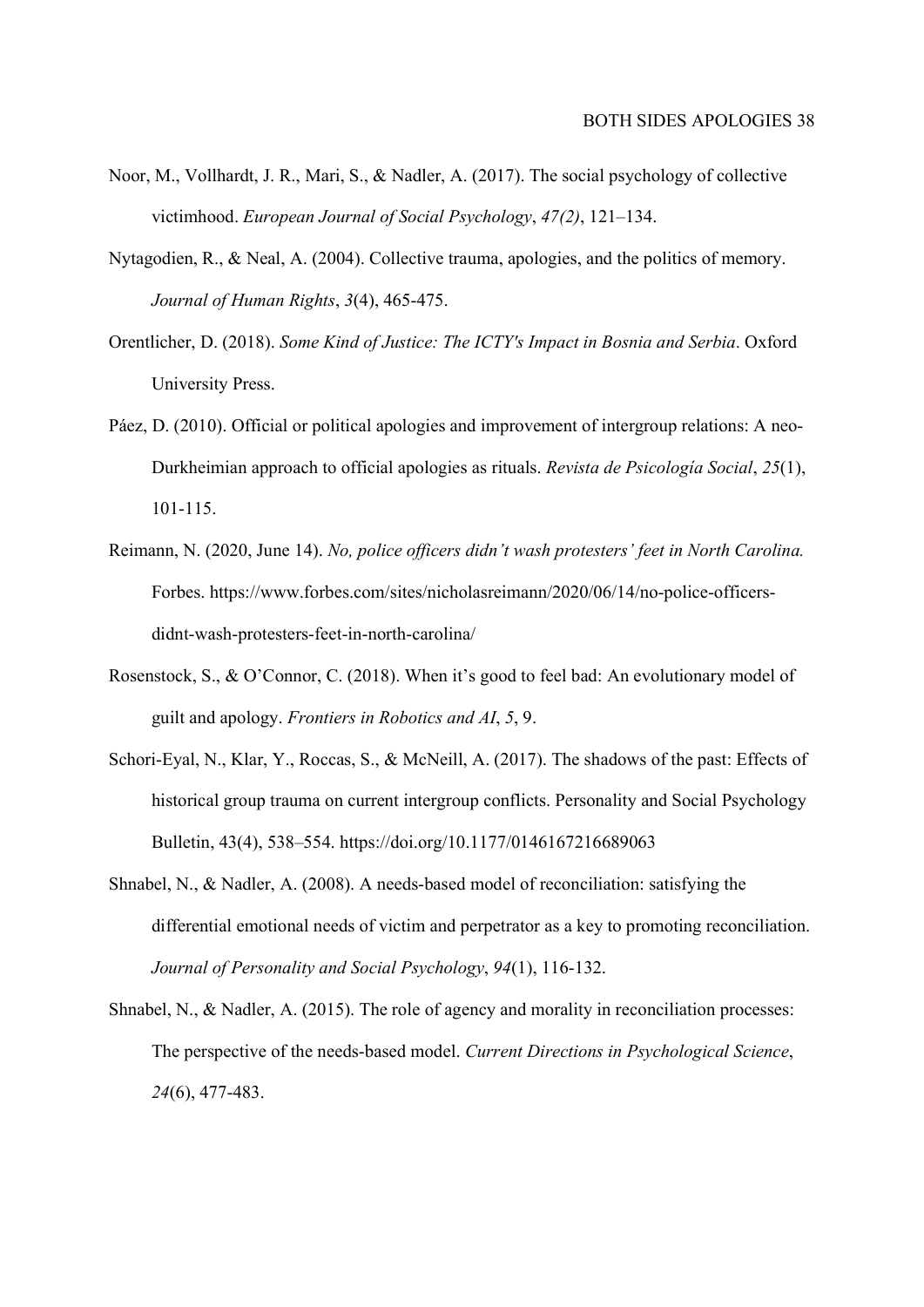- Shnabel, N., Halabi, S., & SimanTov-Nachlieli, I. (2015). Group apology under unstable status relations: Perceptions of insincerity hinder reconciliation and forgiveness. Group Processes & Intergroup Relations, 18(5), 716-725.
- Shnabel, N., Nadler, A., Ullrich, J., Dovidio, J. F., & Carmi, D. (2009). Promoting reconciliation through the satisfaction of the emotional needs of victimized and perpetrating group members: The needs-based model of reconciliation. Personality and Social Psychology Bulletin, 35(8), 1021-1030.
- SimanTov-Nachlieli, I., & Shnabel, N. (2014). Feeling both victim and perpetrator: investigating duality within the needs-based model. *Personality and Social Psychology Bulletin*, 40(3), 301-314.
- SimanTov‐Nachlieli, I., Shnabel, N., & Halabi, S. (2016), The Power to be Moral: Affirming Israelis' and Palestinians' Agency Promotes Prosocial Tendencies across Group Boundaries. Journal of Social Issues, 72, 566-583. https://doi.org/10.1111/josi.12182
- Smith, N. (2013). An overview of challenges facing collective apologies. In D. Cuypers, D. Janssen, J. Haers, and B. Segaert, (Eds.), Public Apology between Ritual and Regret: Symbolic Excuses on False Pretenses or True Reconciliation out of Sincere Regret? (pp. 29-44). Rodopi.
- Wenzel, M., Lawrence‐Wood, E., Okimoto, T. G., & Hornsey, M. J. (2018). A long time coming: Delays in collective apologies and their effects on sincerity and forgiveness. Political Psychology, 39(3), 649-666.
- Wenzel, M., Okimoto, T. G., Hornsey, M. J., Lawrence-Wood, E., & Coughlin, A. M. (2017). The mandate of the collective: Apology representativeness determines perceived sincerity